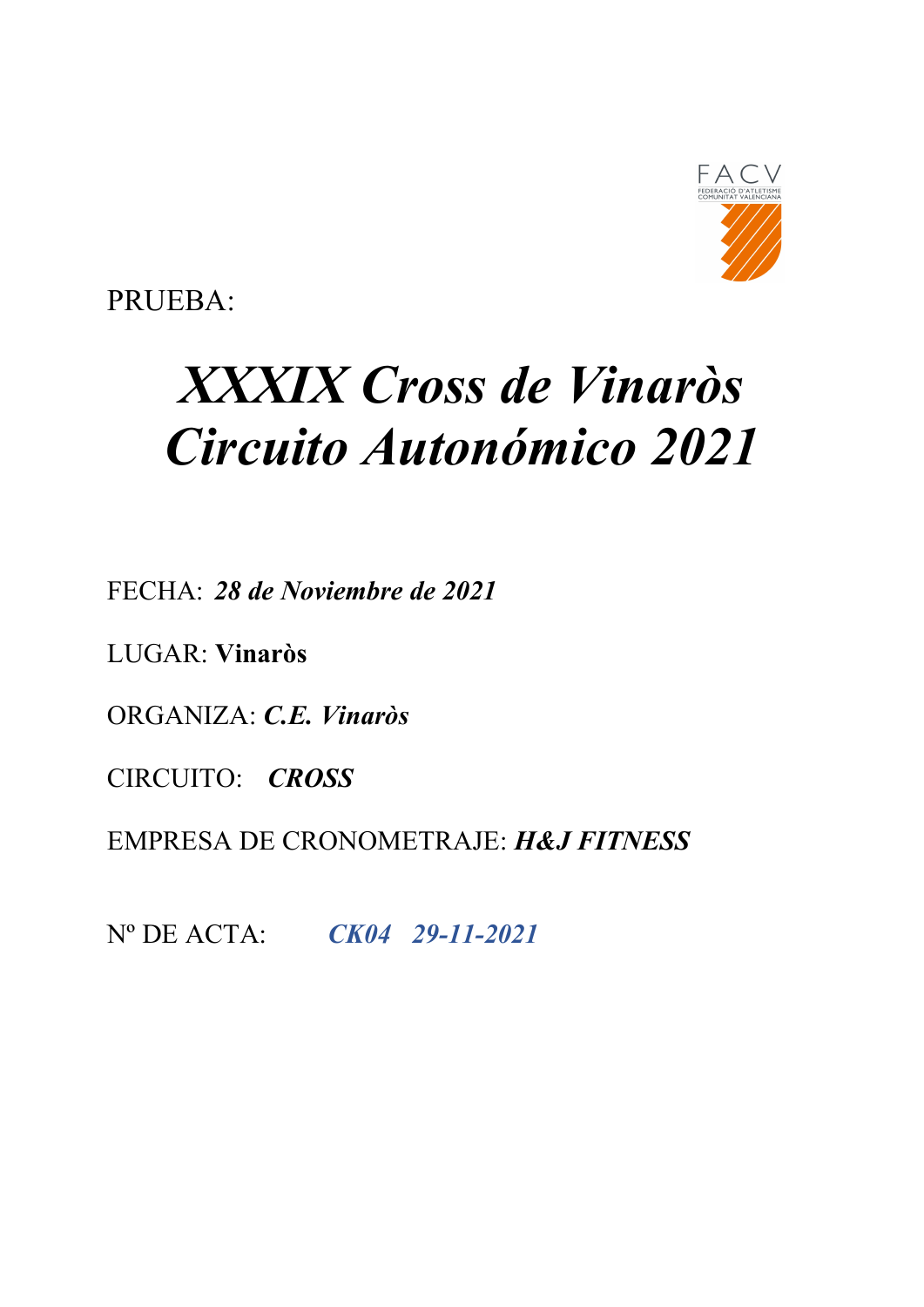

## XXXIX CROS CIUTAT DE VINARÒS CK04 CIRCUITO AUTONÓMICO DE CAMPO A TRAVÉS VINARÒS 28/11/2021





## SUB8, SUB10 FEMENINA

| P.Gen.         | P.Cat.         | Licencia | <b>Nombre Completo</b>       | <b>Dorsal</b> | Categoría    | <b>Tiempo</b> | Equipo                  | <b>Nacionalidad</b> |
|----------------|----------------|----------|------------------------------|---------------|--------------|---------------|-------------------------|---------------------|
| $\mathbf{1}$   | $\mathbf{1}$   |          | DANIELA MOYA SIGNES          | 327           | <b>SUB10</b> | 00:03:23      | INDEPENDIENTE           | <b>ESP</b>          |
| $\overline{2}$ | $\overline{2}$ |          | LUCIA BUGEDA CASTELL         | 328           | <b>SUB10</b> | 00:03:30      | PLAYAS DE CASTELLON     | <b>ESP</b>          |
| 3              | 3              |          | <b>IZARBE AZNAR COMES</b>    | 62            | <b>SUB10</b> | 00:03:32      | C.A.BAIX MAESTRAT       | <b>ESP</b>          |
| $\overline{4}$ | $\overline{4}$ |          | ARLET LLETÍ ANTICH           | 176           | <b>SUB10</b> | 00:03:33      | C.E.VINAROS             | <b>ESP</b>          |
| 5              | 5              |          | MARTINA TORRENS FERRER       | 187           | <b>SUB10</b> | 00:03:43      | C.E.VINAROS             | <b>ESP</b>          |
| 6              | 6              |          | XESCA MELIÀ CATALÁN          | 178           | <b>SUB10</b> | 00:03:47      | C.E.VINAROS             | ESP                 |
| $\overline{7}$ | $\overline{7}$ |          | <b>BETH CASANOVA MORALES</b> | 171           | <b>SUB10</b> | 00:03:49      | C.E.VINAROS             | ESP                 |
| 8              | $\mathbf{1}$   |          | AIDA TRUJILLO DOMINGUEZ      | 129           | SUB8         | 00:03:56      | C.A.BAIX MAESTRAT       | ESP                 |
| 9              | 8              |          | MARI CARMEN QUEROL MIRALLES  | 183           | <b>SUB10</b> | 00:03:58      | C.E.VINAROS             | ESP                 |
| 10             | 9              |          | BERTA FEBRER MARTÍNEZ        | 174           | <b>SUB10</b> | 00:04:02      | C.E.VINAROS             | <b>ESP</b>          |
| 11             | $\overline{2}$ |          | BALMA REMOLINA GARGALLO      | 288           | SUB8         | 00:04:03      | CLUB TRIATLÓ BASILISCUS | <b>ESP</b>          |
| 12             | 10             |          | DANIELA LOMBARTE MACHO       | 64            | <b>SUB10</b> | 00:04:04      | C.A.BAIX MAESTRAT       | ESP                 |
| 13             | 11             |          | LAIA DELSHORTS MALLÉN        | 63            | <b>SUB10</b> | 00:04:06      | C.A.BAIX MAESTRAT       | <b>ESP</b>          |
| 14             | 12             |          | VALERIA NAVARRO PARRA        | 181           | <b>SUB10</b> | 00:04:11      | C.E.VINAROS             | <b>ESP</b>          |
| 15             | 13             |          | AMAIA MIRALLES PRATS         | 180           | <b>SUB10</b> | 00:04:14      | C.E.VINAROS             | ESP                 |
| 16             | 14             |          | MARIA CASANOVA FONELLOSA     | 326           | <b>SUB10</b> | 00:04:16      | INDEPENDIENTE           | ESP                 |
| 17             | 15             |          | LAIA CHALER ORTIZ            | 173           | <b>SUB10</b> | 00:04:19      | C.E.VINAROS             | <b>ESP</b>          |
| 18             | $\overline{3}$ |          | CARLA ESTELLER SUBIRATS      | 126           | SUB8         | 00:04:19      | C.A.BAIX MAESTRAT       | <b>ESP</b>          |
| 19             | 16             |          | ALESSIA STURZ CHIOREAN       | 186           | <b>SUB10</b> | 00:04:21      | C.E.VINAROS             | ESP                 |
| 20             | $\overline{4}$ |          | NEREA BAYONA SÁNCHEZ         | 123           | SUB8         | 00:04:21      | C.A.BAIX MAESTRAT       | ESP                 |
| 21             | 5              |          | ALBA ÁNGEL ABAD              | 263           | SUB8         | 00:04:22      | C.E.VINAROS             | <b>ESP</b>          |
| 22             | 17             |          | <b>IRIS PÉREZ FERRER</b>     | 182           | <b>SUB10</b> | 00:04:29      | C.E.VINAROS             | <b>ESP</b>          |
| 23             | 6              |          | MARÍA BRILÑON LÓPEZ          | 264           | SUB8         | 00:04:34      | C.E.VINAROS             | <b>ESP</b>          |
| 24             | 18             |          | AINA CHALER ORTIZ            | 172           | <b>SUB10</b> | 00:04:41      | C.E.VINAROS             | ESP                 |
| 25             | 19             |          | BLANCA SANTAPAU OBIOL        | 185           | <b>SUB10</b> | 00:04:42      | C.E.VINAROS             | <b>ESP</b>          |
| 26             | $\overline{7}$ |          | ANA DEVIS LLUCH              | 125           | SUB8         | 00:04:48      | C.A.BAIX MAESTRAT       | <b>ESP</b>          |
| 27             | 20             |          | EMMA LLOPIS LÓPEZ            | 177           | <b>SUB10</b> | 00:04:49      | C.E.VINAROS             | <b>ESP</b>          |
| 28             | 8              |          | ONA OMS SOSPEDRA             | 128           | SUB8         | 00:04:59      | C.A.BAIX MAESTRAT       | ESP                 |
| 29             | $\overline{9}$ |          | NEKANE VICTOR LOPEZ          | 130           | SUB8         | 00:05:14      | C.A.BAIX MAESTRAT       | ESP                 |
| <b>DNS</b>     |                |          | DANNA MATEU                  | 265           | SUB8         |               | C.E.VINAROS             | <b>ESP</b>          |
| <b>DNS</b>     |                |          | VERA PÉREZ VEGA              | 392           | SUB8         |               | PLAYAS DE CASTELLON     | ESP                 |
| <b>DNS</b>     |                |          | <b>GALA RIBERA EIZMENDI</b>  | 184           | <b>SUB10</b> |               | C.E.VINAROS             | <b>ESP</b>          |
| <b>DNS</b>     |                |          | <b>CLARA AIBAR SANSANO</b>   | 160           | <b>SUB10</b> |               | C.A.ONDA                | <b>ESP</b>          |
| <b>DNS</b>     |                |          | NAYRA MONTORO VILCHEZ        | 127           | SUB8         |               | C.A.BAIX MAESTRAT       | ESP                 |
| <b>DNS</b>     |                |          | MARI CARMEN MIRALLES BUJ     | 179           | <b>SUB10</b> |               | C.E.VINAROS             | ESP                 |
| <b>DNS</b>     |                |          | MIA PASTRANA ESTELLER        | 67            | <b>SUB10</b> |               | C.A.BAIX MAESTRAT       | <b>ESP</b>          |
| <b>DNS</b>     |                |          | ELLA GINER FERRÉ             | 175           | <b>SUB10</b> |               | C.E.VINAROS             | <b>ESP</b>          |
| <b>DNS</b>     |                |          | CORINA MIGUEL BENITO         | 66            | <b>SUB10</b> |               | C.A.BAIX MAESTRAT       | ESP                 |
| <b>DNS</b>     |                |          | LIOBA LÓPEZ CID              | 65            | <b>SUB10</b> |               | C.A.BAIX MAESTRAT       | ESP                 |
| <b>DNS</b>     |                |          | LUCIA MERIDA RODRIGUEZ       | 329           | <b>SUB10</b> |               | PLAYAS DE CASTELLON     | <b>ESP</b>          |
| <b>DNS</b>     |                |          | <b>LOLA PRADES ARNAL</b>     | 330           | <b>SUB10</b> |               | PLAYAS DE CASTELLON     | <b>ESP</b>          |
| <b>DNS</b>     |                |          | ALBA DELSHORTS MALLÉN        | 124           | SUB8         |               | C.A.BAIX MAESTRAT       | <b>ESP</b>          |

#### SUB8, SUB10 MASCULINO

| P.Gen.         | P.Cat.         | Licencia | <b>Nombre Completo</b>             | <b>Dorsal</b> | Categoría    | <b>Tiempo</b>        | Equipo                  | <b>Nacionalidad</b> |
|----------------|----------------|----------|------------------------------------|---------------|--------------|----------------------|-------------------------|---------------------|
| $\mathbf{1}$   | $\mathbf{1}$   |          | <b>HUGO ROS ROCA</b>               | 192           | <b>SUB10</b> | 00:03:14             | C.E.VINAROS             | <b>ESP</b>          |
| $\overline{2}$ | $\overline{2}$ |          | FERNANDO PEREZ BALLESTER           | 143           | <b>SUB10</b> | 00:03:16             | C.A.ELS SITGES          | ESP                 |
| 3              | 3              |          | DARIO ABASOLO RAMON                | 68            | <b>SUB10</b> | 00:03:21             | C.A.BAIX MAESTRAT       | ESP                 |
| $\overline{4}$ | $\overline{4}$ |          | MARCOS BOSQUED AGUSTENCH           | 69            | <b>SUB10</b> | 00:03:29             | C.A.BAIX MAESTRAT       | ESP                 |
| 5              | 5              |          | ÁLVARO CALDÉS CASTILLO             | 70            | <b>SUB10</b> | 00:03:33             | C.A.BAIX MAESTRAT       | ESP                 |
| 6              | 6              |          | POL SANZ LLOBERA                   | 193           | <b>SUB10</b> | 00:03:35             | C.E.VINAROS             | ESP                 |
| $\overline{7}$ | $\overline{7}$ |          | <b>IAN GÓMEZ MIRALLES</b>          | 190           | <b>SUB10</b> | 00:03:38             | C.E.VINAROS             | ESP                 |
| 8              | 8              |          | DAVID QUINTELA STRATU              | 335           | <b>SUB10</b> | 00:03:39             | PLAYAS DE CASTELLON     | <b>ESP</b>          |
| 9              | $\overline{9}$ |          | PEP LLETÍ ANTICH                   | 191           | <b>SUB10</b> | 00:03:40             | C.E.VINAROS             | ESP                 |
| 10             | 10             |          | PABLO PUERTO MIR                   | 334           | <b>SUB10</b> | 00:03:41             | PLAYAS DE CASTELLON     | ESP                 |
| 11             | $\mathbf{1}$   |          | LUCAS GALICIA CATALÁN              | 289           | SUB8         | 00:03:41             | CLUB TRIATLÓ BASILISCUS | ESP                 |
| 12             | 11             |          | ARITZ SOSPEDRA AYZA                | 76            | <b>SUB10</b> | 00:03:41             | C.A.BAIX MAESTRAT       | ESP                 |
| 13             | 12             |          | JOEL BONILLA GARCÍA                | 331           | <b>SUB10</b> | 00:03:41             | PLAYAS DE CASTELLON     | ESP                 |
| 14             | $\overline{2}$ |          | <b>FERRAN SANJUAN FLORES</b>       | 135           | SUB8         | 00:03:46             | C.A.BAIX MAESTRAT       | ESP                 |
| 15             | 13             |          | MARC CASTEJÓN MARTÍN               | 189           | <b>SUB10</b> | 00:03:49             | C.E.VINAROS             | ESP                 |
| 16             | $\overline{3}$ |          | ALBERT SELMA MORALES               | 272           | SUB8         | 00:03:50             | C.E.VINAROS             | ESP                 |
| 17             | 14             |          | ARAN CAMARASA MELIA                | 188           | <b>SUB10</b> | 00:03:50             | C.E.VINAROS             | ESP                 |
| 18             | 15             |          | MIGUEL CUCALA FERRER               | 72            | <b>SUB10</b> | 00:03:52             | C.A.BAIX MAESTRAT       | ESP                 |
| 19             | 16             |          | JORDI DODD MATA                    | 333           | <b>SUB10</b> | 00:03:55             | PLAYAS DE CASTELLON     | ESP                 |
| 20             | $\overline{4}$ |          | CELES VILLODRE SIDRO               | 396           | SUB8         | 00:03:58             | PLAYAS DE CASTELLON     | ESP                 |
| 21             | 5              |          | <b>FRANK RESURRECCION ESTELLER</b> | 271           | SUB8         | 00:03:58             | C.E.VINAROS             | ESP                 |
| 22             | 6              |          | <b>ILIAS EL MAMOUN</b>             | 131           | SUB8         | 00:04:03             | C.A.BAIX MAESTRAT       | ESP                 |
| 23             | 17             |          | <b>RAYANE LAMRABTI</b>             | 405           | <b>SUB10</b> | 00:04:04             | C.A.BAIX MAESTRAT       | ESP                 |
| 24             | 18             |          | MARC GUZMÁN REMOLINA               | 73            | <b>SUB10</b> | 00:04:06             | C.A.BAIX MAESTRAT       | ESP                 |
| 25             | 19             |          | ERIK DANVILA RUIPÉREZ              | 332           | <b>SUB10</b> | 00:04:06             | PLAYAS DE CASTELLON     | ESP                 |
| 26             | $\overline{7}$ |          | BIEL MELLADO FORCADELL             | 269           | SUB8         | 00:04:07             | C.E.VINAROS             | ESP                 |
| 27             | 8              |          | ALAN DANVILA RUIPÉREZ              | 394           | SUB8         | 00:04:11             | PLAYAS DE CASTELLON     | ESP                 |
| 28             | 9              |          | MARTÍN ESCORIHUELA ANGLÉS          | 132           | SUB8         | 00:04:14             | C.A.BAIX MAESTRAT       | ESP                 |
| 29             | 10             |          | HUGO CATALÁN GIMENO                | 268           | SUB8         | 00:04:16             | C.E.VINAROS             | ESP                 |
| 30             | 11             |          | MARTÍN ALBIOL RYDZEWSKI            | 393           | SUB8         | 00:04:18             | PLAYAS DE CASTELLON     | ESP                 |
| 31             | 12             |          | KILIAN BELTRAN LEÓN                | 267           | SUB8         | 00:04:39             | C.E.VINAROS             | ESP                 |
| 32             | 13             |          | UNAI MIRALLES RUBIO                | 270           | SUB8         | 00:04:54             | C.E.VINAROS             | ESP                 |
| 33             | 14             |          | ALEIX BELTRAN LEÓN                 | 266           | SUB8         | 00:05:52             | C.E.VINAROS             | ESP                 |
| 34             | 20             |          | KILIANN CERVERA GRAÑANA            | 71            | <b>SUB10</b> | 00:05:54             | C.A.BAIX MAESTRAT       | ESP                 |
| <b>DNS</b>     |                |          | BIEL MARTÍN EIXARCH                | 75            | <b>SUB10</b> | $\ddot{\phantom{a}}$ | C.A.BAIX MAESTRAT       | ESP                 |
| <b>DNS</b>     |                |          | <b>ERICK STURZ CHIOREAN</b>        | 273           | SUB8         | $\mathbb{R}^2$       | C.E.VINAROS             | ESP                 |
| <b>DNS</b>     |                |          | KILIAN SAAVEDRA VILARIÑO           | 324           | SUB8         | $\ddot{}}$           | E.A. NOULAS             | ESP                 |
| <b>DNS</b>     |                |          | <b>IBAI SOSPEDRA VERGE</b>         | 136           | SUB8         | $\mathbb{R}^2$       | C.A.BAIX MAESTRAT       | ESP                 |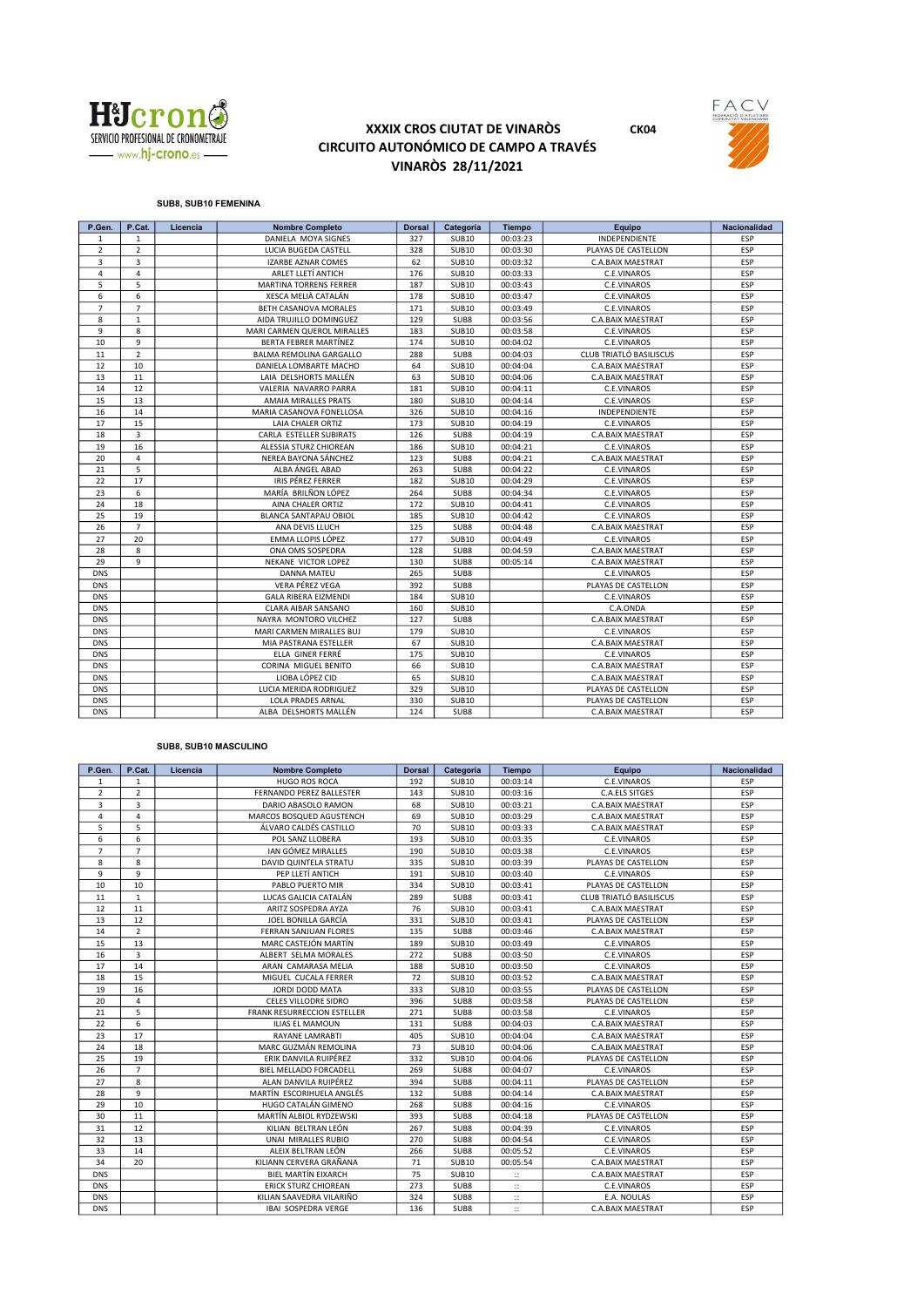| <b>DNS</b> |  | LEO RICO LÓPEZ                  | 134 | SUB8              | $\cdot$ .<br>$\cdots$             | <b>C.A.BAIX MAESTRAT</b> | ESP |
|------------|--|---------------------------------|-----|-------------------|-----------------------------------|--------------------------|-----|
| <b>DNS</b> |  | LLUC VILA JANSAT                | --  | SUB <sub>10</sub> | $\cdot$ .<br>$\cdots$             | <b>C.A.BAIX MAESTRAT</b> | ESP |
| <b>DNS</b> |  | <b>GABRIEL TEJEDOR CASTILLO</b> | 336 | <b>SUB10</b>      | $\cdot$ .<br>$\cdot$              | PLAYAS DE CASTELLON      | ESP |
| <b>DNS</b> |  | ÁLEX VIDAL GARBÍ                | 337 | SUB <sub>10</sub> | $\cdots$<br>$\cdots$              | PLAYAS DE CASTELLON      | ESP |
| <b>DNS</b> |  | ZINEDDINE HANI                  | 74  | SUB <sub>10</sub> | $\cdot$ .<br>$\cdots$             | <b>C.A.BAIX MAESTRAT</b> | ESP |
| <b>DNS</b> |  | MARCOS QUESADA NAVARRO          | 395 | SUB <sub>8</sub>  | $\cdot$ .<br>$\cdot$              | PLAYAS DE CASTELLON      | ESP |
| <b>DNS</b> |  | POL REVERTER ROCA               | 133 | SUB <sub>8</sub>  | $\cdot$ .<br>$\ddot{\phantom{0}}$ | C.A.BAIX MAESTRAT        | ESP |

## SUB12 FEMENINA

| P.Gen.         | P.Cat.         | Licencia  | <b>Nombre Completo</b>         | <b>Dorsal</b> | Categoría         | <b>Tiempo</b>        | Equipo                         | <b>Nacionalidad</b> |
|----------------|----------------|-----------|--------------------------------|---------------|-------------------|----------------------|--------------------------------|---------------------|
| $\mathbf{1}$   | 1              | EC4227    | LIA MANRIQUE TELLOLS           | 290           | SUB <sub>12</sub> | 00:06:47             | COL.EXCMA.DIPUTACIÓN CASTELLÓN | ESP                 |
| $\overline{2}$ | $\overline{2}$ | Municipal | LAIA MACIÁN MONZÓ              | 338           | SUB <sub>12</sub> | 00:07:00             | PLAYAS DE CASTELLON            | <b>ESP</b>          |
| 3              | 3              | EC4062    | <b>VALERIA VAREA RIUS</b>      | 86            | SUB <sub>12</sub> | 00:07:01             | <b>C.A.BAIX MAESTRAT</b>       | ESP                 |
| $\overline{4}$ | $\overline{4}$ | EC4053    | SARA MARZAL BERICAT            | 83            | SUB <sub>12</sub> | 00:07:02             | <b>C.A.BAIX MAESTRAT</b>       | ESP                 |
| 5              | 5              | EC4203    | CAROL AHICART MONTILLA         | 137           | SUB <sub>12</sub> | 00:07:08             | C.A.DEPORTE AND LIFE           | ESP                 |
| 6              | 6              | Municipal | SARA MARTÍNEZ ORTÍZ            | 339           | SUB <sub>12</sub> | 00:07:27             | PLAYAS DE CASTELLON            | ESP                 |
| $\overline{7}$ | $\overline{7}$ | EC4218    | OLIVIA VERDE CONGOST           | 341           | SUB <sub>12</sub> | 00:07:31             | PLAYAS DE CASTELLON            | <b>ESP</b>          |
| 8              | 8              | EC4568    | VIOLETA SERRANO DIAZ           | 139           | SUB <sub>12</sub> | 00:07:37             | C.A.DEPORTE AND LIFE           | ESP                 |
| 9              | 9              | EC4114    | <b>BLANCA GARCIA DOMINGUEZ</b> | 42            | SUB <sub>12</sub> | 00:07:42             | C.A. VILA-REAL                 | <b>ESP</b>          |
| 10             | 10             | Municipal | ARES CASTELLNOU NOCETE         | 279           | SUB <sub>12</sub> | 00:07:50             | CLUB TRIATLÓ BASILISCUS        | ESP                 |
| 11             | 11             | EC4478    | MARIA CATALAN CONTRERAS        | 196           | SUB <sub>12</sub> | 00:07:59             | C.E.VINAROS                    | ESP                 |
| 12             | 12             | EC4440    | NATASHA CERVERA GRAÑANA        | 81            | SUB <sub>12</sub> | 00:08:01             | <b>C.A.BAIX MAESTRAT</b>       | ESP                 |
| 13             | 13             | EC4443    | <b>DANA ANGLES ORIHUELA</b>    | 78            | SUB <sub>12</sub> | 00:08:04             | <b>C.A.BAIX MAESTRAT</b>       | ESP                 |
| 14             | 14             | EC4447    | <b>INES CASTEJON MARTIN</b>    | 195           | SUB <sub>12</sub> | 00:08:08             | C.E.VINAROS                    | <b>ESP</b>          |
| 15             | 15             | EC4481    | RAQUEL ROMAN BAGAN             | 202           | SUB <sub>12</sub> | 00:08:10             | C.E.VINAROS                    | <b>ESP</b>          |
| 16             | 16             | EC4528    | DANIELA PEREZ MONZONIS         | 26            | SUB <sub>12</sub> | 00:08:11             | A.C.D.ESCUELA BURIS-ANNA       | ESP                 |
| 17             | 17             | EC4483    | <b>LOLA SELMA MORALES</b>      | 203           | SUB <sub>12</sub> | 00:08:38             | C.E.VINAROS                    | ESP                 |
| 18             | 18             | EC4469    | <b>MARIA ANGEL VILLAR</b>      | 194           | SUB <sub>12</sub> | 00:08:44             | C.E.VINAROS                    | <b>ESP</b>          |
| 19             | 19             | EC4472    | CLAUDIA NAVARRO PARRA          | 199           | SUB <sub>12</sub> | 00:08:48             | C.E.VINAROS                    | <b>ESP</b>          |
| 20             | 20             | EC4468    | LLUM OCAÑA CASTELL             | 200           | SUB <sub>12</sub> | 00:09:14             | C.E.VINAROS                    | ESP                 |
| <b>DNS</b>     |                | EC4442    | <b>EDURNE BONET MEDINA</b>     | 79            | SUB <sub>12</sub> | $\mathbb{I}$         | <b>C.A.BAIX MAESTRAT</b>       | ESP                 |
| <b>DNS</b>     |                | EC4058    | ARLET QUEROL MESTRE            | 84            | SUB <sub>12</sub> | $\ddot{ }$           | <b>C.A.BAIX MAESTRAT</b>       | ESP                 |
| <b>DNS</b>     |                | EC4441    | AITANA TARREGA ABELLA          | 85            | SUB <sub>12</sub> | $\ddot{\phantom{a}}$ | <b>C.A.BAIX MAESTRAT</b>       | <b>ESP</b>          |
| <b>DNS</b>     |                | Municipal | <b>VALERIA VAREA RIUS</b>      | 87            | SUB <sub>12</sub> | $\ddot{ }$           | <b>C.A.BAIX MAESTRAT</b>       | <b>ESP</b>          |
| <b>DNS</b>     |                | CC 818    | <b>BERTA RIBES GARCIA</b>      | 138           | SUB <sub>12</sub> | $\ddot{ }$           | C.A.DEPORTE AND LIFE           | ESP                 |
| <b>DNS</b>     |                | EC4059    | AINHOA DE LA FUENTE PRIETO     | 82            | SUB <sub>12</sub> | $\ddot{ }$           | <b>C.A.BAIX MAESTRAT</b>       | ESP                 |
| <b>DNS</b>     |                | Municipal | OLIVIA VERDE CONGOST           | 342           | SUB <sub>12</sub> | $\ddot{ }$           | PLAYAS DE CASTELLON            | ESP                 |
| <b>DNS</b>     |                | EC4476    | ANNA FERRERES CODINA           | 197           | SUB <sub>12</sub> | $\ddot{ }$           | C.E.VINAROS                    | ESP                 |
| <b>DNS</b>     |                | EC4518    | MAR CALDES SELLES              | 80            | SUB <sub>12</sub> | $\mathbb{I}$         | C.A.BAIX MAESTRAT              | ESP                 |
| <b>DNS</b>     |                | EC4475    | AINA PEREZ FERRER              | 201           | SUB <sub>12</sub> | $\ddot{ }$           | C.E.VINAROS                    | ESP                 |
| <b>DNS</b>     |                | EC4174    | ADRIANA CERCOS MECHO           | 323           | SUB <sub>12</sub> | $\mathbb{I}$         | E.A. NOULAS                    | ESP                 |
| <b>DNS</b>     |                | Municipal | LOLA PÉREZ VEGA                | 340           | SUB <sub>12</sub> | $\ddot{\phantom{a}}$ | PLAYAS DE CASTELLON            | <b>ESP</b>          |
| <b>DNS</b>     |                | EC4480    | <b>MAR FOLCH FERRER</b>        | 198           | SUB <sub>12</sub> | $\mathbb{I}$         | C.E.VINAROS                    | <b>ESP</b>          |
| <b>DNS</b>     |                | 24553940  | LUCÍA LARA VILLENA             | 280           | SUB <sub>12</sub> | $\ddot{ }$           | CLUB TRIATLÓ BASILISCUS        | ESP                 |

#### SUB12 MASCULINO

| P.Gen.         | P.Cat.         | Licencia  | <b>Nombre Completo</b>         | <b>Dorsal</b> | Categoría         | <b>Tiempo</b>        | Equipo                         | <b>Nacionalidad</b> |
|----------------|----------------|-----------|--------------------------------|---------------|-------------------|----------------------|--------------------------------|---------------------|
| $\mathbf{1}$   | $\mathbf{1}$   | EC4215    | <b>RUBEN ROIG DIAGO</b>        | 30            | SUB <sub>12</sub> | 00:05:47             | ATLETISME VALL D'UIXO          | <b>ESP</b>          |
| $\overline{2}$ | $\overline{2}$ | EC4221    | YOUSSEF AZZOUZI BENCHADLI      | 291           | SUB <sub>12</sub> | 00:06:04             | COL.EXCMA.DIPUTACIÓN CASTELLÓN | ESP                 |
| 3              | 3              | EC4444    | <b>ENOL ANGLES ORIHUELA</b>    | 88            | SUB <sub>12</sub> | 00:06:12             | <b>C.A.BAIX MAESTRAT</b>       | ESP                 |
| $\overline{4}$ | 4              | EC4204    | ANTONIO COLLADO NAVARRO        | 161           | SUB <sub>12</sub> | 00:06:18             | C.A.ONDA                       | ESP                 |
| 5              | 5              | EC4565    | <b>DAVID VIZCAINO GARCIA</b>   | 31            | SUB <sub>12</sub> | 00:06:22             | ATLETISME VALL D'UIXO          | ESP                 |
| 6              | 6              | EC4054    | MARTIN TRUJILLO DOMINGUEZ      | 97            | SUB <sub>12</sub> | 00:06:32             | <b>C.A.BAIX MAESTRAT</b>       | ESP                 |
| $\overline{7}$ | $\overline{7}$ | Municipal | <b>IVAN RUIZ HENRIQUES</b>     | 350           | SUB <sub>12</sub> | 00:06:45             | PLAYAS DE CASTELLON            | ESP                 |
| 8              | 8              | EC4061    | PAU SIMO BURGUILLO             | 96            | SUB <sub>12</sub> | 00:06:53             | <b>C.A.BAIX MAESTRAT</b>       | ESP                 |
| 9              | 9              | EC4527    | AITOR LOPEZ GALLEGO            | 29            | SUB <sub>12</sub> | 00:06:55             | ATLETISME VALL D'UIXO          | ESP                 |
| 10             | 10             | Municipal | <b>MARC ORTI BARREDA</b>       | 281           | SUB <sub>12</sub> | 00:07:02             | CLUB TRIATLÓ BASILISCUS        | ESP                 |
| 11             | 11             | EC4113    | GUILLEM SANCHEZ GONZALEZ       | 44            | SUB <sub>12</sub> | 00:07:04             | C.A. VILA-REAL                 | ESP                 |
| 12             | 12             | EC4232    | <b>DANIEL PINILLA CASTELL</b>  | 347           | SUB <sub>12</sub> | 00:07:05             | PLAYAS DE CASTELLON            | ESP                 |
| 13             | 13             | EC4474    | JAUME MARQUEZ REDO             | 208           | SUB <sub>12</sub> | 00:07:07             | C.E.VINAROS                    | ESP                 |
| 14             | 14             | EC4450    | <b>GAEL GALAN RIUS</b>         | 207           | SUB <sub>12</sub> | 00:07:10             | C.E.VINAROS                    | ESP                 |
| 15             | 15             | EC4473    | <b>IAGO MIRALLES PRATS</b>     | 210           | SUB <sub>12</sub> | 00:07:16             | C.E.VINAROS                    | ESP                 |
| 16             | 16             | Municipal | <b>MARC SERNA VILLAGRASA</b>   | 351           | SUB <sub>12</sub> | 00:07:17             | PLAYAS DE CASTELLON            | ESP                 |
| 17             | 17             | EC4234    | <b>UNAI SOTO PEREZ</b>         | 352           | SUB <sub>12</sub> | 00:07:20             | PLAYAS DE CASTELLON            | ESP                 |
| 18             | 18             | EC4446    | PAU SEGURA BOIX                | 214           | SUB <sub>12</sub> | 00:07:29             | C.E.VINAROS                    | <b>ESP</b>          |
| 19             | 19             | Municipal | <b>MARC ORTI GARCIA</b>        | 346           | SUB <sub>12</sub> | 00:07:37             | PLAYAS DE CASTELLON            | ESP                 |
| 20             | 20             | Municipal | MOHAMED EL KHADIR EL KHADIRI   | 343           | SUB <sub>12</sub> | 00:07:39             | PLAYAS DE CASTELLON            | ESP                 |
| 21             | 21             | Municipal | <b>JOAN PRADES ROVIRA</b>      | 349           | SUB <sub>12</sub> | 00:08:14             | PLAYAS DE CASTELLON            | ESP                 |
| 22             | 22             | EC4056    | MARC DELMONTE VICENTE          | 92            | SUB <sub>12</sub> | 00:08:26             | <b>C.A.BAIX MAESTRAT</b>       | ESP                 |
| 23             | 23             | EC4519    | ANDREU BORT GAVALDA            | 91            | SUB <sub>12</sub> | 00:08:27             | <b>C.A.BAIX MAESTRAT</b>       | ESP                 |
| 24             | 24             | EC4598    | <b>JORDI MIRALLES RUBIO</b>    | 211           | SUB <sub>12</sub> | 00:08:36             | C.E.VINAROS                    | ESP                 |
| 25             | 25             | EC4063    | <b>ADRIA POY PIUS</b>          | 95            | SUB <sub>12</sub> | 00:08:39             | <b>C.A.BAIX MAESTRAT</b>       | ESP                 |
| 26             | 26             | EC4512    | <b>FRANC NAJAR DOMENECH</b>    | 212           | SUB <sub>12</sub> | 00:08:43             | C.E.VINAROS                    | ESP                 |
| 27             | 27             | Municipal | NACHO VINUESA PEREZ            | 282           | SUB <sub>12</sub> | 00:08:45             | CLUB TRIATLÓ BASILISCUS        | ESP                 |
| 28             | 28             | EC4489    | RAUL ALTABELLA BERTUCHE        | 206           | SUB <sub>12</sub> | 00:08:47             | C.E.VINAROS                    | ESP                 |
| 29             | 29             | EC4161    | <b>GUILLEM HUGUET NINOT</b>    | 43            | SUB <sub>12</sub> | 00:09:15             | C.A. VILA-REAL                 | ESP                 |
| 30             | 30             | EC4479    | <b>IAGO MERCHAN FERRER</b>     | 209           | SUB <sub>12</sub> | 00:09:22             | C.E.VINAROS                    | ESP                 |
| 31             | 31             | EC4060    | DAVID ALEXANDRU HARA           | 94            | SUB <sub>12</sub> | 00:10:39             | C.A.BAIX MAESTRAT              | <b>ESP</b>          |
| <b>DNS</b>     |                | EC4205    | MANEL DUQUE JARQUE             | 292           | <b>SUB12</b>      | $\ddot{\phantom{a}}$ | COL.EXCMA.DIPUTACIÓN CASTELLÓN | ESP                 |
| <b>DNS</b>     |                | EC4522    | <b>GONZALO FERNANDEZ PERNA</b> | 93            | SUB <sub>12</sub> | $\ddot{\Xi}$         | <b>C.A.BAIX MAESTRAT</b>       | ESP                 |
| <b>DNS</b>     |                | EC4057    | <b>ERIC BARREDA ESCUDER</b>    | 90            | SUB <sub>12</sub> | $\dddot{\mathbb{Z}}$ | <b>C.A.BAIX MAESTRAT</b>       | ESP                 |
| <b>DNS</b>     |                | Municipal | TONI PRADES ARNAL              | 348           | SUB <sub>12</sub> | $\ddot{\phantom{a}}$ | PLAYAS DE CASTELLON            | ESP                 |
| <b>DNS</b>     |                | EC4477    | NICO QUEROL MIRALLES           | 213           | SUB <sub>12</sub> | $\dddot{.}$          | C.E.VINAROS                    | ESP                 |
| <b>DNS</b>     |                | EC4055    | FELIPE ARNEDO DEBRAY           | 89            | SUB <sub>12</sub> | $\ddot{\phantom{a}}$ | <b>C.A.BAIX MAESTRAT</b>       | <b>ESP</b>          |
| <b>DNS</b>     |                | Municipal | MARTÍ FERRER FERRANDO          | 345           | <b>SUB12</b>      | $\mathbb{Z}^2$       | PLAYAS DE CASTELLON            | ESP                 |
| <b>DNS</b>     |                | Municipal | <b>HUGO FELIX INIESTA</b>      | 344           | SUB <sub>12</sub> | $\ddot{\phantom{a}}$ | PLAYAS DE CASTELLON            | <b>ESP</b>          |
| <b>DNS</b>     |                | EC4331    | <b>IZAN VILLENA BORRAS</b>     | 45            | SUB <sub>12</sub> | $\ddot{ }$           | C.A. VILA-REAL                 | ESP                 |
| <b>DNS</b>     |                | EC4482    | CARLOS AGUILAR MARZA           | 205           | SUB <sub>12</sub> | $\ddot{\Xi}$         | C.E.VINAROS                    | ESP                 |

#### SUB14 FEMENINA

| <sup>2</sup> .Gen. | - cat∴ | Licencia | Nombre<br>, Completo            | Dorsa | Categoria         | <b>Tiempo</b> | Eauipo                         | Nacionalidad |
|--------------------|--------|----------|---------------------------------|-------|-------------------|---------------|--------------------------------|--------------|
|                    |        | EC4286   | <b>RODRIGUEZ</b><br><b>NAIA</b> | ۰۸۰   | SUB <sub>14</sub> | 00:06:01      | AND LIFE<br>n'<br>JR P<br>៶IJ⋿ | ECD<br>∽     |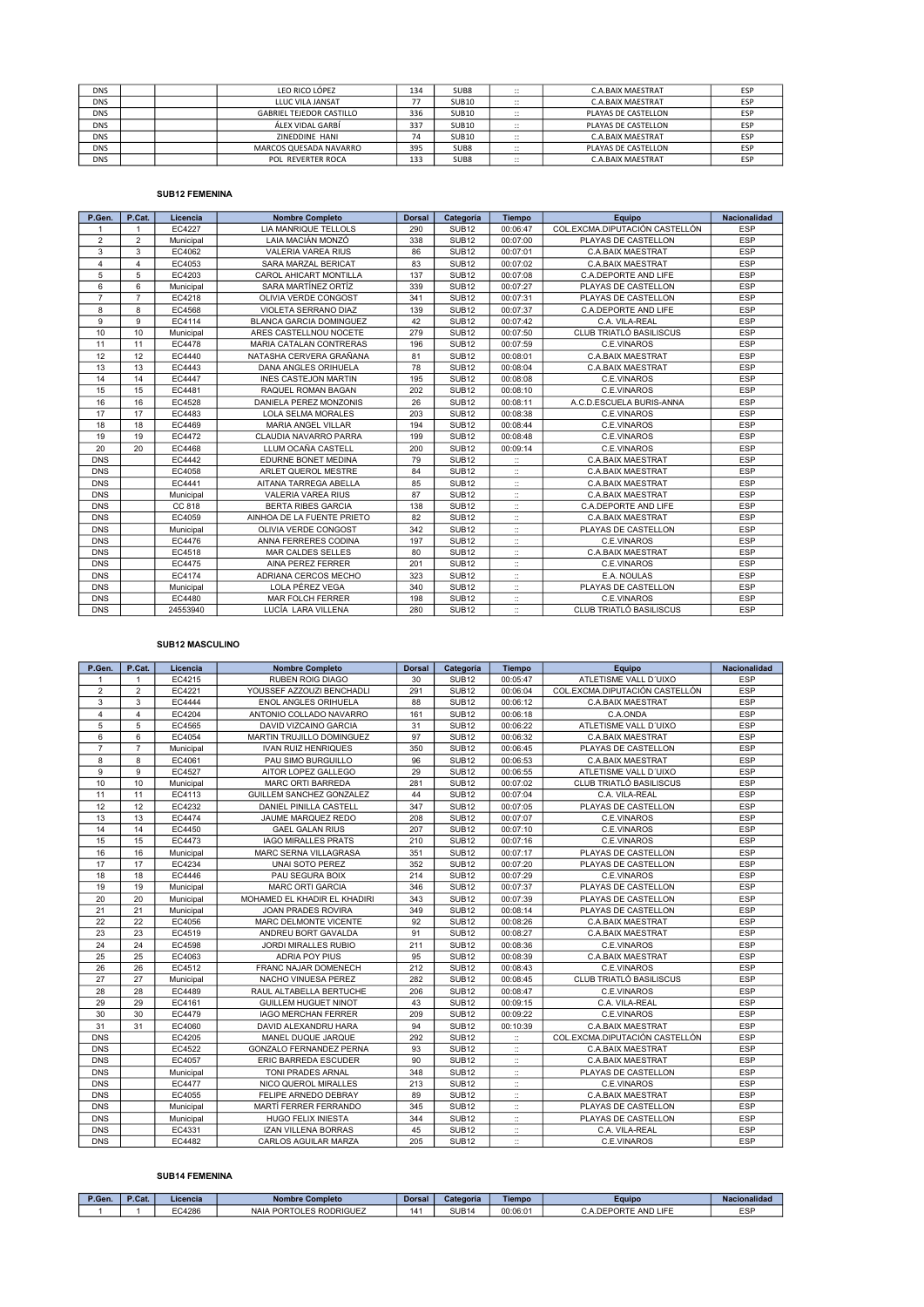| $\overline{2}$ | $\overline{2}$ | EC4304    | ANYA PEREZ MONZONIS            | 307 | SUB <sub>14</sub> | 00:06:04                  | COL.EXCMA.DIPUTACIÓN CASTELLÓN | ESP        |
|----------------|----------------|-----------|--------------------------------|-----|-------------------|---------------------------|--------------------------------|------------|
| 3              | 3              | EC4256    | LUCIA BERNAD CABALLERO         | 297 | SUB <sub>14</sub> | 00:06:13                  | COL.EXCMA.DIPUTACIÓN CASTELLÓN | <b>ESP</b> |
| $\overline{4}$ | $\overline{4}$ | EC4289    | CARMEN GARCIA YAÑEZ            | 300 | SUB <sub>14</sub> | 00:06:16                  | COL.EXCMA.DIPUTACIÓN CASTELLÓN | ESP        |
| 5              | 5              | EC4251    | SARA LLLIDO ADSUARA            | 302 | SUB <sub>14</sub> | 00:06:21                  | COL.EXCMA.DIPUTACIÓN CASTELLÓN | ESP        |
| 6              | 6              | EC4253    | MARIA RAMOS FARAH              | 308 | SUB <sub>14</sub> | 00:06:21                  | COL.EXCMA.DIPUTACIÓN CASTELLÓN | ESP        |
| $\overline{7}$ | $\overline{7}$ | EC4250    | NURIA GUAL GALLEN              | 301 | SUB <sub>14</sub> | 00:06:22                  | COL.EXCMA.DIPUTACIÓN CASTELLÓN | ESP        |
| 8              | 8              | EC4303    | NAHIA PEÑA APARICIO            | 356 | SUB <sub>14</sub> | 00:06:31                  | PLAYAS DE CASTELLON            | ESP        |
| 9              | 9              | EC4294    | ARAN MANRIQUE TELLOLS          | 304 | SUB <sub>14</sub> | 00:06:34                  | COL.EXCMA.DIPUTACIÓN CASTELLÓN | ESP        |
| 10             | 10             | EC4239    | MARTA BELTRAN PESUDO           | 296 | SUB <sub>14</sub> | 00:06:34                  | COL.EXCMA.DIPUTACIÓN CASTELLÓN | ESP        |
| 11             | 11             | EC4252    | <b>HELGA MARTI GARCIA</b>      | 305 | SUB <sub>14</sub> | 00:06:37                  | COL.EXCMA.DIPUTACIÓN CASTELLÓN | ESP        |
| 12             | 12             | EV4961    | <b>HYADEES GIMENO LARA</b>     | 144 | SUB <sub>14</sub> | 00:06:53                  | <b>C.A.ELS SITGES</b>          | ESP        |
| 13             | 13             | EC4201    | <b>VEGA LUCAS GALA</b>         | 33  | <b>SUB14</b>      | 00:07:00                  | ATLETISME VALL D'UIXO          | ESP        |
| 14             | 14             | EV4965    | OLIVAR MUÑIZ LLORENC           | 149 | SUB <sub>14</sub> | 00:07:06                  | <b>C.A.ELS SITGES</b>          | ESP        |
| 15             | 15             | Municipal | MARTINA SANZ BLANCO            | 360 | SUB <sub>14</sub> | 00:07:18                  | PLAYAS DE CASTELLON            | ESP        |
| 16             | 16             | EC4343    | SILVIA BARRACHINA IGEA         | 46  | SUB <sub>14</sub> | 00:07:25                  | C.A. VILA-REAL                 | ESP        |
| 17             | 17             | EC4268    | LAURA MONSONIS RIBES           | 306 | SUB <sub>14</sub> | 00:07:27                  | COL.EXCMA.DIPUTACIÓN CASTELLÓN | ESP        |
| 18             | 18             | EC4255    | MARTA VILA CATALA              | 142 | SUB <sub>14</sub> | 00:07:40                  | C.A.DEPORTE AND LIFE           | ESP        |
| 19             | 19             | Municipal | ARIADNA VALVERDE IBAÑEZ        | 362 | SUB <sub>14</sub> | 00:07:42                  | PLAYAS DE CASTELLON            | ESP        |
| 20             | 20             | EC4248    | ANA DAUDEN BAYARRI             | 140 | SUB <sub>14</sub> | 00:07:44                  | C.A.DEPORTE AND LIFE           | ESP        |
| 21             | 21             | Municipal | <b>EMMA TRILLES SUBERO</b>     | 361 | SUB <sub>14</sub> | 00:07:55                  | PLAYAS DE CASTELLON            | ESP        |
| 22             | 22             | EC4067    | YASMINA EL MAMOUN EL FAGHLOUMI | 102 | SUB <sub>14</sub> | 00:07:58                  | <b>C.A.BAIX MAESTRAT</b>       | ESP        |
| 23             | 23             | Municipal | AINHOA LARA GARCIA             | 355 | SUB <sub>14</sub> | 00:08:02                  | PLAYAS DE CASTELLON            | <b>ESP</b> |
| 24             | 24             | EC4508    | LEIRE DOMINGO NIETO            | 218 | SUB <sub>14</sub> | 00:08:02                  | C.E.VINAROS                    | <b>ESP</b> |
| 25             | 25             | EC4506    | AFRICA CASANOVA MORALES        | 217 | SUB <sub>14</sub> | 00:08:03                  | C.E.VINAROS                    | ESP        |
| 26             | 26             | EC4496    | MARIEL ADELL ROSO              | 215 | SUB <sub>14</sub> | 00:08:06                  | C.E.VINAROS                    | ESP        |
| 27             | 27             | EC4490    | <b>MAR MERCE BIOSCA</b>        | 220 | SUB <sub>14</sub> | 00:08:10                  | C.E.VINAROS                    | ESP        |
| 28             | 28             | EC4495    | <b>MARIA TORRENS FERRER</b>    | 204 | SUB <sub>14</sub> | 00:08:27                  | C.E.VINAROS                    | ESP        |
| 29             | 29             | Municipal | <b>NEREA RUIZ HENRIQUES</b>    | 359 | SUB <sub>14</sub> | 00:08:42                  | PLAYAS DE CASTELLON            | <b>ESP</b> |
| 30             | 30             | Municipal | PAULA BERNAL GIMENO            | 353 | SUB <sub>14</sub> | 00:09:38                  | PLAYAS DE CASTELLON            | ESP        |
| <b>DNS</b>     |                | EV4960    | SARA GARCIA DEL ARCO           | 146 | SUB <sub>14</sub> | $\ddot{ }$                | C.A.ELS SITGES                 | ESP        |
| <b>DNS</b>     |                | EC4258    | <b>IRENE CANOS LLIDO</b>       | 298 | SUB <sub>14</sub> | $\ddot{\Sigma}$           | COL.EXCMA.DIPUTACIÓN CASTELLÓN | ESP        |
| <b>DNS</b>     |                | EC4243    | CARMEN ALVAREZ AGUILELLA       | 294 | SUB <sub>14</sub> | $\mathbb{Z}^2$            | COL.EXCMA.DIPUTACIÓN CASTELLÓN | ESP        |
| <b>DNS</b>     |                | EC4200    | NAIARA GALINDO VENTURA         | 32  | SUB <sub>14</sub> | $\mathbb{H}^{\mathbb{N}}$ | ATLETISME VALL D'UIXO          | ESP        |
| <b>DNS</b>     |                | EC4601    | NAROA GIMENEZ IBAÑEZ           | 219 | <b>SUB14</b>      | $\ddot{\mathbb{Z}}$       | C.E.VINAROS                    | ESP        |
| <b>DNS</b>     |                | EC4510    | JOANA BORT VINUESA             | 216 | SUB <sub>14</sub> | $\mathbb{Z}^+$            | C.E.VINAROS                    | ESP        |
| <b>DNS</b>     |                | EV4966    | SARA PALLARDO VIDAL            | 150 | SUB <sub>14</sub> | $\mathbb{Z}^{\times}$     | C.A.ELS SITGES                 | <b>ESP</b> |
| <b>DNS</b>     |                | EC4261    | TYARE CUBERTORER HONCIUC       | 299 | <b>SUB14</b>      | $\dddot{\mathbb{Z}}$      | COL.EXCMA.DIPUTACIÓN CASTELLÓN | ESP        |
| <b>DNS</b>     |                | EV4962    | VALLE JIMENEZ MONFERRER        | 147 | SUB <sub>14</sub> | $\dddot{\mathbb{Z}}$      | C.A.ELS SITGES                 | ESP        |
| <b>DNS</b>     |                | EC4247    | ISABEL BELLES SAHUQUILLO       | 295 | SUB <sub>14</sub> | $\ddot{\mathbb{I}}$       | COL.EXCMA.DIPUTACIÓN CASTELLÓN | ESP        |
| <b>DNS</b>     |                | EV4842    | CARLA ALMENAR GARCIA           | 145 | <b>SUB14</b>      | $\ddot{\phantom{1}}$ :    | <b>C.A.ELS SITGES</b>          | ESP        |
| <b>DNS</b>     |                | EC4068    | LEIRE LOPEZ CID                | 103 | SUB <sub>14</sub> | $\ddot{\mathbb{I}}$       | C.A.BAIX MAESTRAT              | ESP        |
| <b>DNS</b>     |                | EC4066    | EMMA CONESA GRAU               | 101 | SUB <sub>14</sub> | $\ddot{\rm{H}}$           | C.A.BAIX MAESTRAT              | ESP        |
| <b>DNS</b>     |                | EC4071    | ALBA CONESA GRAU               | 100 | SUB <sub>14</sub> | $\ddot{\phantom{1}}$ :    | C.A.BAIX MAESTRAT              | ESP        |
| <b>DNS</b>     |                | EC4064    | ROCIO BUENO LORES              | 99  | SUB <sub>14</sub> | $\ddot{\Xi}$              | C.A.BAIX MAESTRAT              | ESP        |
| <b>DNS</b>     |                | EC4072    | CARLA BALSELLS BALSELLS        | 98  | SUB <sub>14</sub> | $\ddot{\phantom{a}}$      | C.A.BAIX MAESTRAT              | ESP        |
| <b>DNS</b>     |                | EV4963    | LUCIA LERMA GONZALVO           | 148 | SUB <sub>14</sub> | $\ddot{\Sigma}$           | <b>C.A.ELS SITGES</b>          | ESP        |
| <b>DNS</b>     |                | Municipal | JÚLIA GARCÍA QUERAL            | 354 | SUB <sub>14</sub> | $\ddot{\phantom{a}}$      | PLAYAS DE CASTELLON            | ESP        |
| <b>DNS</b>     |                | EC4287    | ANDREA RENAU TELO              | 357 | SUB <sub>14</sub> | $\mathbb{H}^{\mathbb{N}}$ | PLAYAS DE CASTELLON            | <b>ESP</b> |
| <b>DNS</b>     |                | EC4240    | RANIA RMADI                    | 358 | SUB <sub>14</sub> | $\mathbb{Z}$              | PLAYAS DE CASTELLON            | <b>ESP</b> |
| <b>DNS</b>     |                | EC4242    | ANGELA ALMELA ISACH            | 293 | SUB <sub>14</sub> | $\mathbb{Z}^{\times}$     | COL.EXCMA.DIPUTACIÓN CASTELLÓN | <b>ESP</b> |
| <b>DNS</b>     |                | EC4267    | <b>VEGA LLUCH PALACIOS</b>     | 303 | SUB <sub>14</sub> | $\ddot{\mathbb{Z}}$       | COL.EXCMA.DIPUTACIÓN CASTELLÓN | ESP        |

## SUB14 MASCULINO

| P.Gen.         | P.Cat.         | Licencia  | <b>Nombre Completo</b>          | <b>Dorsal</b> | Categoría         | <b>Tiempo</b>         | Equipo                         | <b>Nacionalidad</b> |
|----------------|----------------|-----------|---------------------------------|---------------|-------------------|-----------------------|--------------------------------|---------------------|
| $\mathbf{1}$   | $\mathbf{1}$   | EC4069    | <b>JUAN MARZAL BERICAT</b>      | 105           | SUB <sub>14</sub> | 00:07:35              | <b>C.A.BAIX MAESTRAT</b>       | <b>ESP</b>          |
| $\overline{2}$ | $\overline{2}$ | EC4139    | MANEL MADRIGAL DE LA VEGA       | 403           | SUB <sub>14</sub> | 00:08:08              | C.A. VILA-REAL                 | ESP                 |
| 3              | 3              | Municipal | <b>CESC ROIG PELLICER</b>       | 285           | SUB <sub>14</sub> | 00:08:11              | CLUB TRIATLÓ BASILISCUS        | ESP                 |
| $\overline{4}$ | $\overline{4}$ | EA4406    | <b>JORGE GISBERT MORAL</b>      | 55            | SUB <sub>14</sub> | 00:08:12              | C.A.ALCOY                      | ESP                 |
| 5              | 5              | Municipal | ERIC REMOLINA GARGALLO          | 284           | SUB <sub>14</sub> | 00:08:35              | CLUB TRIATLÓ BASILISCUS        | ESP                 |
| 6              | 6              | EC4249    | SAMUEL GIMENEZ SALGADO          | 310           | SUB <sub>14</sub> | 00:08:38              | COL.EXCMA.DIPUTACIÓN CASTELLÓN | <b>ESP</b>          |
| $\overline{7}$ | $\overline{7}$ | EC4266    | <b>IKER IBAÑEZ GIL</b>          | 311           | SUB <sub>14</sub> | 00:08:40              | COL.EXCMA.DIPUTACIÓN CASTELLÓN | <b>ESP</b>          |
| 8              | 8              | Municipal | ALBERT MARTINEZ ALSINA          | 363           | SUB <sub>14</sub> | 00:08:54              | PLAYAS DE CASTELLON            | <b>ESP</b>          |
| 9              | 9              | Municipal | ANDREU MARQUEZ I REDO           | 404           | SUB <sub>14</sub> | 00:09:14              | C.E.VINAROS                    | ESP                 |
| 10             | 10             | EA4417    | <b>HUGO GILABERT GISBERT</b>    | 54            | SUB <sub>14</sub> | 00:09:24              | C.A.ALCOY                      | ESP                 |
| 11             | 11             | EC4454    | RUBÉN MIRALLES ARENOS           | 229           | SUB <sub>14</sub> | 00:09:27              | C.E.VINAROS                    | ESP                 |
| 12             | 12             | EC4600    | MARCOS GIMENEZ IBAÑEZ           | 227           | SUB <sub>14</sub> | 00:09:29              | C.E.VINAROS                    | ESP                 |
| 13             | 13             | EC4511    | FERRAN DOMENECH PASCUAL         | 224           | SUB <sub>14</sub> | 00:09:30              | C.E.VINAROS                    | <b>ESP</b>          |
| 14             | 14             | EC4460    | <b>EDGAR PEREZ MIRALLES</b>     | 232           | SUB <sub>14</sub> | 00:09:43              | C.E.VINAROS                    | ESP                 |
| 15             | 15             | EC4488    | NIL VIDAL AMELA                 | 237           | SUB <sub>14</sub> | 00:09:46              | C.E.VINAROS                    | ESP                 |
| 16             | 16             | Municipal | VICTOR QUEROL MURARU            | 283           | SUB <sub>14</sub> | 00:09:54              | CLUB TRIATLÓ BASILISCUS        | <b>ESP</b>          |
| 17             | 17             | EC4493    | GERARD MUÑOZ EIXARCH            | 231           | SUB <sub>14</sub> | 00:10:52              | C.E.VINAROS                    | ESP                 |
| 18             | 18             | EC4498    | KILIAN AGUILELLA GIL            | 221           | <b>SUB14</b>      | 00:11:14              | C.E.VINAROS                    | ESP                 |
| 19             | 19             | EC4464    | PABLO RIBERA EIZMENDI           | 234           | <b>SUB14</b>      | 00:11:44              | C.E.VINAROS                    | <b>ESP</b>          |
| 20             | 20             | EC4455    | PABLO SERRET SANTOS             | 236           | SUB <sub>14</sub> | 00:12:02              | C.E.VINAROS                    | ESP                 |
| 21             | 21             | EC4500    | ADRIA RILLO CHALER              | 235           | SUB <sub>14</sub> | 00:12:05              | C.E.VINAROS                    | ESP                 |
| 22             | 22             | EC4505    | DANIEL CAMAÑES MACIAS           | 222           | SUB <sub>14</sub> | 00:12:07              | C.E.VINAROS                    | <b>ESP</b>          |
| 23             | 23             | EC4484    | HUGO MONES MOLINA               | 230           | SUB <sub>14</sub> | 00:14:13              | C.E.VINAROS                    | ESP                 |
| 24             | 24             | EC4487    | AMADI RAFAEL WAGNE              | 238           | SUB <sub>14</sub> | 00:14:14              | C.E.VINAROS                    | ESP                 |
| 25             | 25             | EC4599    | MARTI CASANOVA SOLSONA          | 223           | SUB <sub>14</sub> | 00:34:55              | C.E.VINAROS                    | ESP                 |
| <b>DNS</b>     |                | EC4264    | ALEIX GIL BERTRAN               | 309           | SUB <sub>14</sub> | $\dddot{\mathbb{Z}}$  | COL.EXCMA.DIPUTACIÓN CASTELLÓN | <b>ESP</b>          |
| <b>DNS</b>     |                | EC4461    | <b>VICENT RAMIREZ PLA</b>       | 233           | SUB <sub>14</sub> | $\mathbb{Z}^2$        | C.E.VINAROS                    | ESP                 |
| <b>DNS</b>     |                | EC4065    | MAIOL QUEROL ABELLA             | 106           | SUB <sub>14</sub> | $\mathbb{Z}^2$        | <b>C.A.BAIX MAESTRAT</b>       | ESP                 |
| <b>DNS</b>     |                | EV4299    | PAU BLASCO PEIRO                | 165           | SUB <sub>14</sub> | $\mathbb{Z}^{\times}$ | C.A.SAFOR-TEIKA                | ESP                 |
| <b>DNS</b>     |                | EV4968    | <b>HUGO AÑON AGULLO</b>         | 151           | SUB <sub>14</sub> | $\mathbb{Z}^2$        | C.A.ELS SITGES                 | <b>ESP</b>          |
| <b>DNS</b>     |                | EC4497    | <b>XAVI LOPEZ ESTELLER</b>      | 228           | SUB <sub>14</sub> | $\mathbb{Z}^2$        | C.E.VINAROS                    | ESP                 |
| <b>DNS</b>     |                | EV4981    | ROBERTO JAMES ARBIOL YEO        | 152           | SUB <sub>14</sub> | $\mathbb{Z}^2$        | C.A.ELS SITGES                 | ESP                 |
| <b>DNS</b>     |                | EC4236    | PAU MUÑOZ PRADES                | 48            | SUB <sub>14</sub> | $\ddot{\mathbb{Z}}$   | C.A. VILA-REAL                 | <b>ESP</b>          |
| <b>DNS</b>     |                | EC4070    | <b>GUILLEM SEGARRA BELTRAN</b>  | 107           | SUB <sub>14</sub> | $\mathbb{Z}^2$        | C.A.BAIX MAESTRAT              | ESP                 |
| <b>DNS</b>     |                | EV4984    | <b>VICENT MOYA SANTAS</b>       | 153           | SUB <sub>14</sub> | $\ddot{\mathbb{Z}}$   | C.A.ELS SITGES                 | ESP                 |
| <b>DNS</b>     |                | EC4073    | JOEL CUARTERO RAMON             | 104           | SUB <sub>14</sub> | $\dddot{\mathbb{Z}}$  | <b>C.A.BAIX MAESTRAT</b>       | ESP                 |
| <b>DNS</b>     |                | EC4470    | <b>SEBASTIAN GIMENEZ FORNER</b> | 226           | SUB <sub>14</sub> | $\mathbb{Z}^2$        | C.E.VINAROS                    | ESP                 |
| <b>DNS</b>     |                | EC4452    | FERRAN FORNER BERTUCHE          | 22500         | SUB <sub>14</sub> | $\mathbb{Z}^2$        | C.E.VINAROS                    | <b>ESP</b>          |
| <b>DNS</b>     |                | EC4139    | MANEL MADRIGAL DE LA VEGA       | 312           | SUB <sub>14</sub> | $\ddot{\mathbb{Z}}$   | COL.EXCMA.DIPUTACIÓN CASTELLÓN | ESP                 |
| <b>DNS</b>     |                | EC4271    | <b>MIGUEL SAFONT MONTES</b>     | 313           | SUB <sub>14</sub> | $\dddot{\mathbb{Z}}$  | COL.EXCMA.DIPUTACIÓN CASTELLÓN | ESP                 |
| <b>DNS</b>     |                | EC4254    | SAMUEL SIEVEKE AGUT             | 314           | SUB <sub>14</sub> | $\ddot{\mathbb{Z}}$   | COL.EXCMA.DIPUTACIÓN CASTELLÓN | ESP                 |
| <b>DNS</b>     |                | EV4987    | NICOLÁS TEN MARTINEZ            | 154           | SUB <sub>14</sub> | $\mathbb{R}^2$        | <b>C.A.ELS SITGES</b>          | <b>ESP</b>          |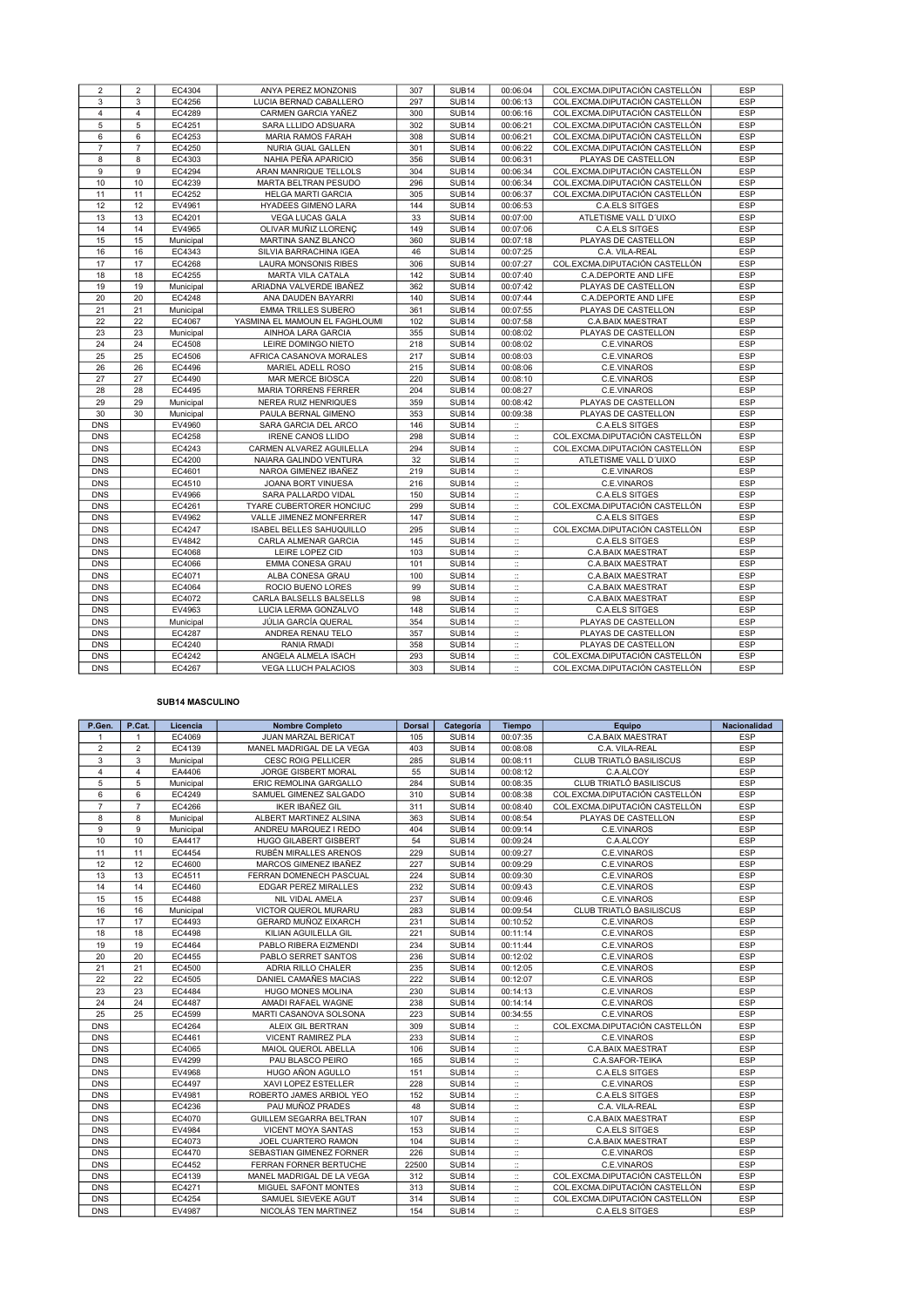| <b>DNS</b> | EC4237 | <b>MARCOS SASTRE LAPA</b>    | 364          | SUB <sub>14</sub> | $\cdot$ .<br>$\cdots$ | PLAYAS DE CASTELLON           | <b>ESP</b> |
|------------|--------|------------------------------|--------------|-------------------|-----------------------|-------------------------------|------------|
| <b>DNS</b> | EV4988 | JOAN VALERO LLAGARIA         | 155<br>ن ر   | SUB <sub>14</sub> | $\cdot$ .<br>$\cdots$ | <b>A.ELS SITGES</b><br>C.A.FI | <b>ESP</b> |
| <b>DNS</b> | EC4235 | <b>VIDAL</b><br>PERE ALBIOL. | $\cdot$<br>4 | SUB <sub>14</sub> | $\ddotsc$<br>$\cdots$ | <b>VILA-REAL</b><br>. A       | <b>ESP</b> |

### SUB16 FEMENINA

| P.Gen.         | P.Cat.         | Licencia  | <b>Nombre Completo</b>           | <b>Dorsal</b> | Categoría         | <b>Tiempo</b>             | Equipo                    | <b>Nacionalidad</b> |
|----------------|----------------|-----------|----------------------------------|---------------|-------------------|---------------------------|---------------------------|---------------------|
| $\mathbf{1}$   | $\mathbf{1}$   | V24141    | NATALIA PALLAS GARCIA DEL BUSTO  | 371           | SUB <sub>16</sub> | 00:11:27                  | PLAYAS DE CASTELLON       | ESP                 |
| $\overline{2}$ | $\overline{2}$ | EV4383    | <b>LAURA ALONSO ESTEVE</b>       | 159           | SUB <sub>16</sub> | 00:11:50                  | C.A.GUADASSUAR MASKOKOTAS | ESP                 |
| 3              | 3              | EC4359    | NADIA SOTO PEREZ                 | 375           | SUB <sub>16</sub> | 00:11:55                  | PLAYAS DE CASTELLON       | <b>ESP</b>          |
| $\overline{4}$ | $\overline{4}$ | EV4304    | DANIELA PALLAS GARCIA DEL BUSTO  | 274           | SUB <sub>16</sub> | 00:12:07                  | <b>CA ALGEMESI</b>        | ESP                 |
| 5              | 5              | CS 8371   | <b>NEUS BAGAN MARTI</b>          | 365           | SUB <sub>16</sub> | 00:12:18                  | PLAYAS DE CASTELLON       | ESP                 |
| 6              | 6              | EC4104    | ANIA GARCIA HARO                 | 366           | SUB <sub>16</sub> | 00:12:21                  | PLAYAS DE CASTELLON       | ESP                 |
| $\overline{7}$ | $\overline{7}$ | EC4582    | MARIA MARTI GARCIA               | 369           | SUB <sub>16</sub> | 00:12:22                  | PLAYAS DE CASTELLON       | ESP                 |
| 8              | 8              | CC788     | LAIA FABREGAT MIRALLES           | 399           | SUB <sub>16</sub> | 00:12:46                  | C.A. VILA-REAL            | <b>ESP</b>          |
| 9              | 9              | EC4049    | LUCIA ORTIZ MALLOL               | 370           | SUB <sub>16</sub> | 00:12:50                  | PLAYAS DE CASTELLON       | <b>ESP</b>          |
| 10             | 10             | EA4422    | SONIA VALLES SOROLLA             | 56            | SUB <sub>16</sub> | 00:13:09                  | C.A.ALCOY                 | ESP                 |
| 11             | 11             | CC715     | AYA AMESKOUR                     | 400           | SUB <sub>16</sub> | 00:13:10                  | C.E.VINAROS               | ESP                 |
| 12             | 12             | EC4098    | <b>MARIA SAFONT TRUJILLO</b>     | 373           | SUB <sub>16</sub> | 00:13:10                  | PLAYAS DE CASTELLON       | <b>ESP</b>          |
| 13             | 13             | EC4083    | ROSER ROMERO FERNANDEZ           | 372           | SUB <sub>16</sub> | 00:13:26                  | PLAYAS DE CASTELLON       | ESP                 |
| 14             | 14             | EC4462    | MARTINA CONTRERAS GALINDO        | 244           | SUB <sub>16</sub> | 00:13:29                  | C.E.VINAROS               | ESP                 |
| 15             | 15             | EC4494    | AGUEDA CID CASTELL               | 243           | SUB <sub>16</sub> | 00:14:03                  | C.E.VINAROS               | <b>ESP</b>          |
| 16             | 16             | EC4076    | AROA ESTEBAN BARRERA             | 111           | SUB <sub>16</sub> | 00:14:09                  | C.A.BAIX MAESTRAT         | ESP                 |
| 17             | 17             | EC4046    | SARA JANANE BARKALIL             | 368           | SUB <sub>16</sub> | 00:14:31                  | PLAYAS DE CASTELLON       | <b>ESP</b>          |
| 18             | 18             | EC4458    | CLAUDIA ARROYO CASTILLO          | 239           | SUB <sub>16</sub> | 00:14:47                  | C.E.VINAROS               | ESP                 |
| 19             | 19             | EC4002    | AITANA MARTI CATALAN             | 162           | SUB <sub>16</sub> | 00:14:55                  | C.A.ONDA                  | ESP                 |
| 20             | 20             | EC4449    | JULIA MATEU ZARAGOZA             | 246           | SUB <sub>16</sub> | 00:15:00                  | C.E.VINAROS               | ESP                 |
| 21             | 21             | EC4602    | <b>VERA PEREZ MIRALLES</b>       | 249           | SUB <sub>16</sub> | 00:15:00                  | C.E.VINAROS               | ESP                 |
| 22             | 22             | EC4502    | NAIARA SERRET SANTOS             | 250           | SUB <sub>16</sub> | 00:15:02                  | C.E.VINAROS               | ESP                 |
| 23             | 23             | EC4467    | LOLA OCAÑA CASTELL               | 247           | SUB <sub>16</sub> | 00:15:04                  | C.E.VINAROS               | ESP                 |
| 24             | 24             | CS 813    | AITANA BERNAL MARTÍNEZ           | 35            | SUB <sub>16</sub> | 00:15:08                  | ATLETISME VALL D'UIXO     | ESP                 |
| 25             | 25             | EC4184    | MARIA GUZMAN MERCHAN             | 36            | SUB <sub>16</sub> | 00:15:23                  | ATLETISME VALL D'UIXO     | ESP                 |
| 26             | 26             | EC4459    | ELENA ARROYO CASTILLO            | 240           | SUB <sub>16</sub> | 00:15:31                  | C.E.VINAROS               | ESP                 |
| 27             | 27             | CC 812    | HELENA AMOROS MARTINEZ           | 34            | SUB <sub>16</sub> | 00:15:38                  | ATLETISME VALL D'UIXO     | ESP                 |
| 28             | 28             | EC4144    | VALENTINA CANDAU NEBOT           | 49            | SUB <sub>16</sub> | 00:15:51                  | C.A. VILA-REAL            | <b>ESP</b>          |
| 29             | 29             | EC4141    | <b>CLARA REGUERA CRUZ</b>        | 50            | SUB <sub>16</sub> | 00:16:18                  | C.A. VILA-REAL            | ESP                 |
| <b>DNS</b>     |                | Municipal | AITANA CHETO MILLAN              | 286           | SUB <sub>16</sub> | $\mathbb{Z}^{\times}$     | CLUB TRIATLÓ BASILISCUS   | <b>ESP</b>          |
| <b>DNS</b>     |                | EV4979    | ZAIRA PERDIGUERO VALDEJUEZA      | 157           | SUB <sub>16</sub> | $\ddot{\mathbb{Z}}$       | C.A.ELS SITGES            | ESP                 |
| <b>DNS</b>     |                | EV4978    | <b>LAURA MIRON CAMPOS</b>        | 156           | SUB <sub>16</sub> | $\mathbb{Z}^{\times}$     | <b>C.A.ELS SITGES</b>     | <b>ESP</b>          |
| <b>DNS</b>     |                | EC4507    | ANGELA CAPARROS GIMENEZ          | 241           | SUB <sub>16</sub> | $\dddot{\mathbb{Z}}$      | C.E.VINAROS               | ESP                 |
| <b>DNS</b>     |                | EC4457    | LAURA CATALAN CONTRERAS          | 242           | SUB <sub>16</sub> | $\mathbb{Z}$              | C.E.VINAROS               | ESP                 |
| <b>DNS</b>     |                | EC4077    | LUCIA SAYAGO PRADES              | 113           | SUB <sub>16</sub> | $\dddot{\mathbb{I}}$      | C.A.BAIX MAESTRAT         | ESP                 |
| <b>DNS</b>     |                | EC4439    | RAQUEL NAVARRO MARTINEZ          | 112           | SUB <sub>16</sub> | $\ddot{\mathbb{Z}}$       | C.A.BAIX MAESTRAT         | ESP                 |
| <b>DNS</b>     |                | CC 883    | <b>IRIS BUENO LORES</b>          | 110           | SUB <sub>16</sub> | $\ddot{\Sigma}$           | C.A.BAIX MAESTRAT         | <b>ESP</b>          |
| <b>DNS</b>     |                | EC4078    | MARIA BALSELLS BALSELLS          | 109           | SUB <sub>16</sub> | $\ddot{\Sigma}$           | C.A.BAIX MAESTRAT         | <b>ESP</b>          |
| <b>DNS</b>     |                | EC4448    | <b>IRENE PALLARES BELTRAN</b>    | 248           | SUB <sub>16</sub> | $\mathbb{Z}^2$            | C.E.VINAROS               | ESP                 |
| <b>DNS</b>     |                | EC4079    | YASMINE ADDI OMARI               | 108           | SUB <sub>16</sub> | $\ddot{\mathbb{Z}}$       | C.A.BAIX MAESTRAT         | ESP                 |
| <b>DNS</b>     |                | EC4499    | MARTA ZARAGOZA MESEGUER          | 251           | SUB <sub>16</sub> | $\mathbb{Z}^{\times}$     | C.E.VINAROS               | <b>ESP</b>          |
| <b>DNS</b>     |                | EA4787    | SOFIA MARIANELLA CAMPANINI CAROL | 275           | SUB <sub>16</sub> | $\dddot{\mathbb{Z}}$      | CA ELCHE DECATLON         | ESP                 |
| <b>DNS</b>     |                | EC4471    | <b>MARIONA FIBLA SUBIRATS</b>    | 245           | SUB <sub>16</sub> | $\mathbb{Z}$              | C.E.VINAROS               | ESP                 |
| <b>DNS</b>     |                | EC4413    | NEUS GIL PROVENCIO               | 367           | SUB <sub>16</sub> | $\mathbb{Z}$              | PLAYAS DE CASTELLON       | <b>ESP</b>          |
| <b>DNS</b>     |                | EC4195    | MARIA MARTINEZ MATEO             | 37            | SUB <sub>16</sub> | $\dddot{\mathbb{Z}}$      | ATLETISME VALL D'UIXO     | ESP                 |
| <b>DNS</b>     |                | Municipal | JÚLIA LARA VILLENA               | 287           | SUB <sub>16</sub> | $\ddot{\Xi}$              | CLUB TRIATLÓ BASILISCUS   | ESP                 |
| <b>DNS</b>     |                | EC4101    | <b>IRENE SAURA LOPEZ</b>         | 374           | SUB <sub>16</sub> | $\mathbb{H}^{\mathbb{N}}$ | PLAYAS DE CASTELLON       | ESP                 |

#### SUB16 MASCULINO

| P.Gen.         | P.Cat.         | Licencia  | <b>Nombre Completo</b>            | <b>Dorsal</b> | Categoría         | <b>Tiempo</b>         | Equipo                   | <b>Nacionalidad</b> |
|----------------|----------------|-----------|-----------------------------------|---------------|-------------------|-----------------------|--------------------------|---------------------|
| $\mathbf{1}$   | $\mathbf{1}$   | EC4576    | ADAM BOULHADI EL BALADI           | 377           | SUB <sub>16</sub> | 00:10:29              | PLAYAS DE CASTELLON      | ESP                 |
| $\overline{2}$ | $\overline{2}$ | CS 8351   | PAU SALES FORCADA                 | 383           | SUB <sub>16</sub> | 00:10:30              | PLAYAS DE CASTELLON      | <b>ESP</b>          |
| 3              | 3              | EC4087    | <b>MARTI TORREGROSSA PONS</b>     | 385           | SUB <sub>16</sub> | 00:10:32              | PLAYAS DE CASTELLON      | ESP                 |
| $\overline{4}$ | 4              | EC4047    | <b>MARC MACIAN MONZO</b>          | 382           | SUB <sub>16</sub> | 00:10:37              | PLAYAS DE CASTELLON      | ESP                 |
| 5              | 5              | Municipal | NICOLAS VAZQUEZ QUINTANILLA       | 407           | SUB <sub>16</sub> | 00:10:51              | PLAYAS DE CASTELLON      | ESP                 |
| 6              | 6              | CS 8452   | XAVIER GALAN CASTRO               | 381           | SUB <sub>16</sub> | 00:10:53              | PLAYAS DE CASTELLON      | ESP                 |
| $\overline{7}$ | $\overline{7}$ | EC4408    | ALVARO CORELLA HERVAS             | 378           | SUB <sub>16</sub> | 00:10:56              | PLAYAS DE CASTELLON      | <b>ESP</b>          |
| 8              | 8              | EC4100    | <b>RUBEN SALVO MATEU</b>          | 384           | SUB <sub>16</sub> | 00:10:56              | PLAYAS DE CASTELLON      | ESP                 |
| 9              | 9              | EA4414    | <b>HUGO PONSODA VICENT</b>        | 57            | SUB <sub>16</sub> | 00:11:04              | C.A.ALCOY                | ESP                 |
| 10             | 10             | EC4038    | <b>IKER DONATE MUNDO</b>          | 380           | SUB <sub>16</sub> | 00:11:08              | PLAYAS DE CASTELLON      | <b>ESP</b>          |
| 11             | 11             | EC4188    | JUAN CARLOS VALLADOLID VIDAURRE   | 39            | SUB <sub>16</sub> | 00:11:16              | ATLETISME VALL D'UIXO    | ESP                 |
| 12             | 12             | EC4501    | <b>HUGO RAMOS PRATS</b>           | 257           | SUB <sub>16</sub> | 00:11:42              | C.E.VINAROS              | ESP                 |
| 13             | 13             | EC4356    | CARLOS CUBILLAS VILLALBA          | 379           | SUB <sub>16</sub> | 00:11:59              | PLAYAS DE CASTELLON      | ESP                 |
| 14             | 14             | EC4394    | MARC NAJARRO JUAN                 | 120           | SUB <sub>16</sub> | 00:12:00              | <b>C.A.BAIX MAESTRAT</b> | ESP                 |
| 15             | 15             | EC4504    | SEBASTIA FABREGAT CARBO           | 253           | SUB <sub>16</sub> | 00:12:01              | C.E.VINAROS              | ESP                 |
| 16             | 16             | EC4521    | <b>JORDI GIL OJEDA</b>            | 118           | SUB <sub>16</sub> | 00:12:02              | <b>C.A.BAIX MAESTRAT</b> | ESP                 |
| 17             | 17             | CC 875    | DAVID MARTÍNEZ GIL                | 38            | SUB <sub>16</sub> | 00:12:15              | ATLETISME VALL D'UIXO    | ESP                 |
| 18             | 18             | EC4509    | <b>MARC RUIZ GARCIA</b>           | 260           | SUB <sub>16</sub> | 00:12:46              | C.E.VINAROS              | <b>ESP</b>          |
| 19             | 19             | EC4452    | FERRAN FORNER BERTUCHE            | 225           | SUB <sub>16</sub> | 00:12:48              | C.E.VINAROS              | ESP                 |
| 20             | 20             | EA4426    | DIEGO VALLES SOROLLA              | 58            | SUB <sub>16</sub> | 00:12:49              | C.A.ALCOY                | ESP                 |
| 21             | 21             | EC4456    | ADAM MESTRE ROJANO                | 255           | SUB <sub>16</sub> | 00:13:10              | C.E.VINAROS              | ESP                 |
| 22             | 22             | EC4466    | ABEL JULVE MONSERRATE             | 254           | SUB <sub>16</sub> | 00:13:22              | C.E.VINAROS              | ESP                 |
| 23             | 23             | EC4445    | ALEX SEGURA BOIX                  | 261           | SUB <sub>16</sub> | 00:13:37              | C.E.VINAROS              | ESP                 |
| 24             | 24             | EC4451    | LUIS PEYDRO CATALAN               | 256           | SUB <sub>16</sub> | 00:15:30              | C.E.VINAROS              | <b>ESP</b>          |
| <b>DNS</b>     |                | EC4453    | UNAI RIO MUIÑA                    | 259           | SUB <sub>16</sub> | $\mathbb{R}^2$        | C.E.VINAROS              | <b>ESP</b>          |
| <b>DNS</b>     |                | EC4074    | <b>IVAN ALBIOL GINER</b>          | 114           | SUB <sub>16</sub> | $\ddot{\mathbb{Z}}$   | <b>C.A.BAIX MAESTRAT</b> | ESP                 |
| <b>DNS</b>     |                | CS 8333   | <b>VALENTIN CARPENTIER ANGLES</b> | 115           | SUB <sub>16</sub> | $\ddot{\mathbb{Z}}$   | <b>C.A.BAIX MAESTRAT</b> | ESP                 |
| <b>DNS</b>     |                | EC4075    | POL DELMONTE VICENTE              | 116           | SUB <sub>16</sub> | $\ddot{\mathbb{Z}}$   | <b>C.A.BAIX MAESTRAT</b> | ESP                 |
| <b>DNS</b>     |                | CS 8583   | <b>MARC ESBRI MACHORDOM</b>       | 117           | SUB <sub>16</sub> | $\ddot{\phantom{a}}$  | <b>C.A.BAIX MAESTRAT</b> | ESP                 |
| <b>DNS</b>     |                | EC4520    | MARCOS GONZALEZ MENACHO           | 119           | SUB <sub>16</sub> | $\ddot{\phantom{a}}$  | <b>C.A.BAIX MAESTRAT</b> | ESP                 |
| <b>DNS</b>     |                | CS 8334   | <b>GREGORI SALVADOR SERRAT</b>    | 121           | SUB <sub>16</sub> | $\ddot{\phantom{a}}$  | <b>C.A.BAIX MAESTRAT</b> | ESP                 |
| <b>DNS</b>     |                | EC4503    | <b>HECTOR FABREGAT CARBO</b>      | 252           | SUB <sub>16</sub> | $\ddot{\mathbb{Z}}$   | C.E.VINAROS              | ESP                 |
| <b>DNS</b>     |                | EC4463    | JOAN RIBERA MEDINILLA             | 258           | SUB <sub>16</sub> | $\ddot{\mathbb{Z}}$   | C.E.VINAROS              | ESP                 |
| <b>DNS</b>     |                | EC4574    | YOUSSEF AMRAOUI EL KAOUS          | 376           | SUB <sub>16</sub> | $\dddot{\phantom{1}}$ | PLAYAS DE CASTELLON      | ESP                 |
| <b>DNS</b>     |                | CC877     | <b>DAVID MARIN AGUT</b>           | 402           | SUB <sub>16</sub> | $\ddot{\mathbb{Z}}$   | C.A. VILA-REAL           | ESP                 |
| <b>DNS</b>     |                | CC788     | <b>DANIEL MOLES GIL</b>           | 401           | SUB <sub>16</sub> | $\mathbb{R}$          | C.A. VILA-REAL           | ESP                 |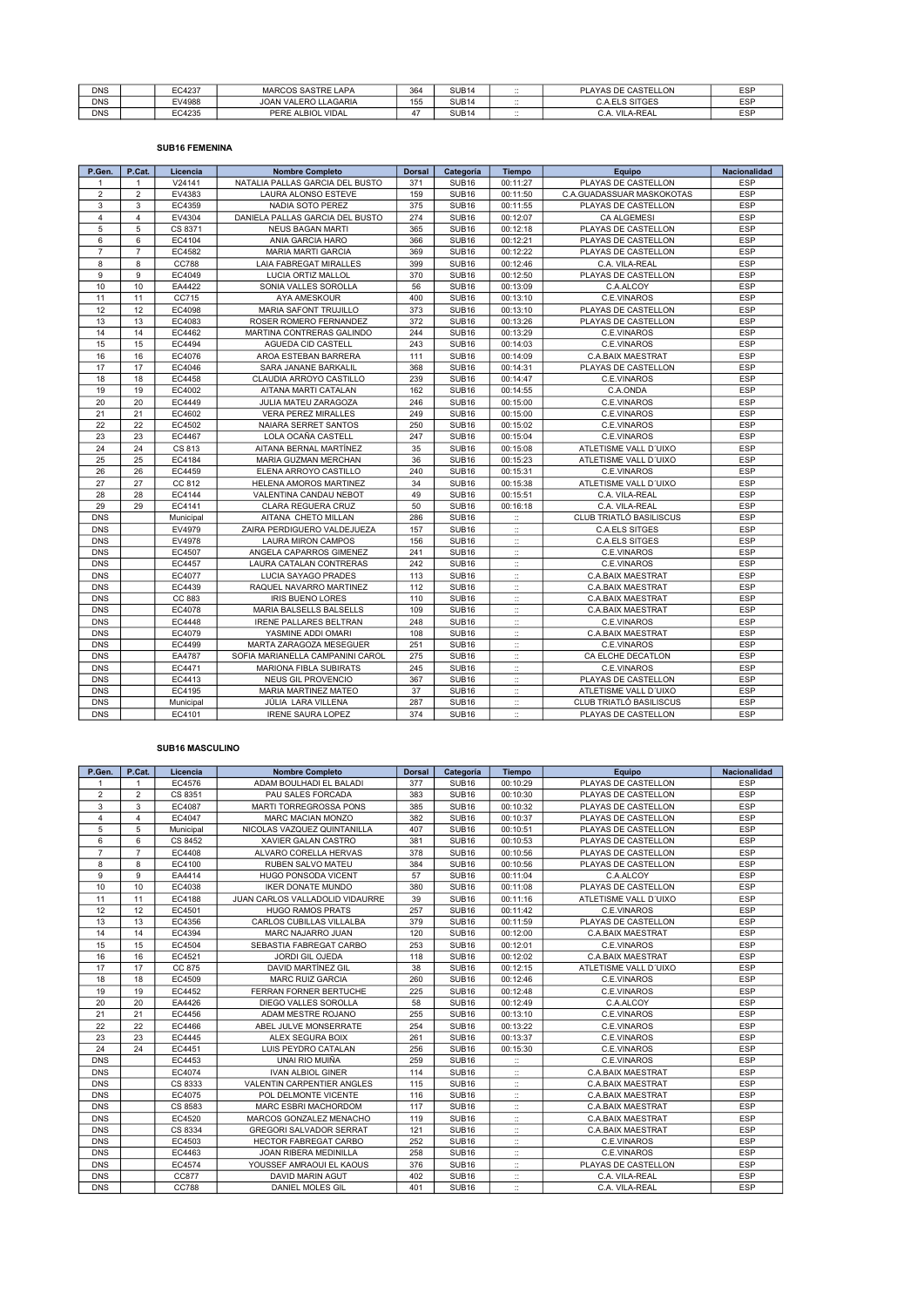## SUB18 y MASTER FEMENINA

| P.Gen.     | P.Cat. | Licencia | <b>Nombre Completo</b>       | <b>Dorsal</b> | Categoría         | <b>Tiempo</b>        | Equipo                   | <b>Nacionalidad</b> |
|------------|--------|----------|------------------------------|---------------|-------------------|----------------------|--------------------------|---------------------|
|            |        | CS 8179  | ELISA CEREZO POZO            | 386           | SUB <sub>18</sub> | 00:17:42             | PLAYAS DE CASTELLON      | ESP                 |
|            |        | CC 881   | <b>LAIA GARCIA MASIP</b>     | 122           | SUB <sub>18</sub> | 00:19:19             | <b>C.A.BAIX MAESTRAT</b> | ESP                 |
|            |        | CS 7926  | MARIA ISABEL ARENOS BALAGUER | 170           | <b>MASTE</b>      | 00:19:47             | C.E.VINAROS              | ESP                 |
|            |        | CS 8231  | DAFNE MIRO MARTINEZ          | 389           | SUB <sub>18</sub> | 00:19:54             | PLAYAS DE CASTELLON      | ESP                 |
|            |        | CS 8089  | MARIA LOPEZ MARCELINO        | 388           | SUB <sub>18</sub> | 00:20:42             | PLAYAS DE CASTELLON      | ESP                 |
| <b>DNS</b> |        | CS 8164  | ANNE GONZALEZ TENA           | 387           | <b>SUB18</b>      | $\cdots$<br>$\cdots$ | PLAYAS DE CASTELLON      | ESP                 |

#### SUB18 FEMENINA

| P.Gen.     | P.Cat. | Licencia | <b>Nombre Completo</b> | <b>Dorsal</b> | <b>Categoría</b>  | <b>Tiempo</b>       | Equipo                   | Nacionalidad |
|------------|--------|----------|------------------------|---------------|-------------------|---------------------|--------------------------|--------------|
|            |        | CS 8179  | FLISA CEREZO POZO      | 386           | SUB <sub>18</sub> | 00:17:42            | PLAYAS DE CASTELLON      | ESP          |
|            |        | CC 881   | LAIA GARCIA MASIP      | 122           | SUB <sub>18</sub> | 00:19:19            | <b>C.A.BAIX MAESTRAT</b> | ESP          |
|            |        | CS 8231  | DAFNE MIRO MARTINEZ    | 389           | SUB <sub>18</sub> | 00:19:54            | PLAYAS DE CASTELLON      | ESP          |
|            |        | CS 8089  | MARIA LOPEZ MARCELINO  | 388           | SUB <sub>18</sub> | 00:20:42            | PLAYAS DE CASTELLON      | ESP          |
| <b>DNS</b> |        | CS 8164  | ANNE GONZALEZ TENA     | 387           | SUB <sub>18</sub> | $\cdots$<br>$\cdot$ | PLAYAS DE CASTELLON      | ESP          |

## MASTER FEMENINA

| P.Gen. | D <sub>C</sub><br>'.Cat. | Licencia              | Completo<br>Nombre                                 | <b>Dorsal</b> | Categoría    | <b>Tiempo</b>       | Eauipo   | <b>Sonalida</b> |
|--------|--------------------------|-----------------------|----------------------------------------------------|---------------|--------------|---------------------|----------|-----------------|
|        |                          | $\sim$ $\sim$<br>7926 | <b>BALAGUER</b><br><b>ISABEL ARENOS</b><br>MARIA 1 | 170           | <b>MASTE</b> | 00.10.47<br>UU:19:4 | .VINAROS | - -<br>--       |

## SUB18, SUB20 y MASTER MASCULINO

| P.Gen.         | P.Cat.         | Licencia     | <b>Nombre Completo</b>        | <b>Dorsal</b> | Categoría         | <b>Tiempo</b>          | Equipo                     | <b>Nacionalidad</b> |
|----------------|----------------|--------------|-------------------------------|---------------|-------------------|------------------------|----------------------------|---------------------|
|                |                | CC 809       | RUSWELL RODRIGUEZ ALONSO      | 320           | <b>MASTE</b>      | 00:18:54               | DELTA VALENCIA CA          | <b>ESP</b>          |
| $\overline{2}$ |                | CS 8386      | ANDREU MADRIGAL DE LA VEGA    | 52            | SUB <sub>20</sub> | 00:19:36               | C.A. VILA-REAL             | <b>ESP</b>          |
| 3              |                | CS 8252      | YASIN AZZOUZI BENCHADLI       | 390           | SUB <sub>18</sub> | 00:20:06               | PLAYAS DE CASTELLON        | ESP                 |
| 4              | $\overline{2}$ | CC 793       | <b>IZAN REMOLINA GARGALLO</b> | 51            | SUB <sub>18</sub> | 00:20:47               | C.A. VILA-REAL             | <b>ESP</b>          |
| 5              | $\overline{2}$ | V 24320      | <b>JORDI MARIA RAMON</b>      | 398           | <b>MASTE</b>      | 00:21:00               | <b>REDOLAT TEAM</b>        | <b>ESP</b>          |
| 6              | 3              | CC 528       | ANTONIO MANZANO NAVARRO       | 322           | <b>MASTE</b>      | 00:21:45               | <b>DELTA VALENCIA CA</b>   | <b>ESP</b>          |
| 7              | 4              | A 11197      | <b>JORGE GISBERT HINOJOSA</b> | 53            | <b>MASTE</b>      | 00:22:05               | C.A.ALCOY                  | <b>ESP</b>          |
| 8              | 3              | CS 8414      | ADRIAN ROIG DIAGO             | 391           | SUB <sub>18</sub> | 00:22:16               | PLAYAS DE CASTELLON        | <b>ESP</b>          |
| 9              | 4              | V 23932      | FERRAN ALBELDA SANCHIS        | 40            | SUB <sub>18</sub> | 00:23:37               | <b>ATLETISME XATIVA</b>    | <b>ESP</b>          |
| <b>DNS</b>     |                | A 11801      | <b>CARLOS NAVALON PATON</b>   | 164           | SUB <sub>20</sub> | $\ddotsc$<br>$\cdot$ . | <b>C.A.PETRER CAPET</b>    | <b>ESP</b>          |
| <b>DNS</b>     |                | <b>W7832</b> | <b>IKER DELGADO GUTIERREZ</b> | 41            | SUB <sub>18</sub> | $\ddotsc$<br>$\ddotsc$ | C.A. POBLATS MARITIMS      | <b>ESP</b>          |
| <b>DNS</b>     |                | CS 8255      | ANTONIO GRUESO OTALO          | 61            | <b>MASTE</b>      | $\cdots$<br>$\ddotsc$  | <b>C.A.BAIX MAESTRAT</b>   | <b>ESP</b>          |
| <b>DNS</b>     |                | V 23934      | UNAI MAZORRIAGA AYALA         | 28            | SUB <sub>20</sub> | $\cdots$<br>$\ddotsc$  | <b>ATLETISME PUZOL</b>     | <b>ESP</b>          |
| <b>DNS</b>     |                | A 11910      | MARCOS SANCHEZ DELTELL        | 163           | SUB <sub>18</sub> | $\ddotsc$<br>$\ddotsc$ | <b>C.A.PETRER CAPET</b>    | <b>ESP</b>          |
| <b>DNS</b>     |                | VV 7813      | NACHO PALACIOS QUILIS         | 166           | SUB <sub>18</sub> | $\ddotsc$<br>$\ddotsc$ | C.A.THE KENYAN URBAN WAY   | <b>ESP</b>          |
| <b>DNS</b>     |                | VV 7862      | RAMÓN FABRA PÁRRAGA           | 277           | SUB <sub>20</sub> | $\ddotsc$<br>$\ddotsc$ | <b>CA POBLATS MARITIMS</b> | <b>ESP</b>          |
| <b>DNS</b>     |                | CC 683       | ANTONIO GARCIA MUÑOZ          | 321           | <b>MASTE</b>      | $\ddotsc$<br>$\cdots$  | <b>DELTA VALENCIA CA</b>   | <b>ESP</b>          |
| <b>DNS</b>     |                | V 23559      | RAUL GONZALEZ GARCIA          | 158           | SUB <sub>18</sub> | $\cdot$ .<br>$\cdots$  | <b>C.A.ELS SITGES</b>      | <b>ESP</b>          |

#### SUB18 MASCULINO

| P.Gen.     | P.Cat. | Licencia | <b>Nombre Completo</b>        | <b>Dorsal</b> | Categoría         | <b>Tiempo</b>         | Equipo                   | <b>Nacionalidad</b> |
|------------|--------|----------|-------------------------------|---------------|-------------------|-----------------------|--------------------------|---------------------|
|            |        | CS 8252  | YASIN AZZOUZI BENCHADLI       | 390           | SUB <sub>18</sub> | 00:20:06              | PLAYAS DE CASTELLON      | <b>ESP</b>          |
|            | $\sim$ | CC 793   | <b>IZAN REMOLINA GARGALLO</b> | 51            | SUB <sub>18</sub> | 00:20:47              | C.A. VILA-REAL           | <b>ESP</b>          |
|            | $\sim$ | CS 8414  | ADRIAN ROIG DIAGO             | 391           | SUB <sub>18</sub> | 00:22:16              | PLAYAS DE CASTELLON      | <b>ESP</b>          |
|            |        | V 23932  | FERRAN ALBELDA SANCHIS        | 40            | SUB <sub>18</sub> | 00:23:37              | <b>ATLETISME XATIVA</b>  | ESP                 |
| <b>DNS</b> |        | VV7832   | <b>IKER DELGADO GUTIERREZ</b> | 4             | SUB <sub>18</sub> | $\ddotsc$<br>$\cdots$ | C.A. POBLATS MARITIMS    | <b>ESP</b>          |
| <b>DNS</b> |        | A 11910  | MARCOS SANCHEZ DELTELL        | 163           | SUB <sub>18</sub> | $\cdot$ .<br>$\cdots$ | <b>C.A.PETRER CAPET</b>  | <b>ESP</b>          |
| <b>DNS</b> |        | VV 7813  | NACHO PALACIOS QUILIS         | 166           | SUB <sub>18</sub> | $\cdot$ .<br>$\cdots$ | C.A.THE KENYAN URBAN WAY | <b>ESP</b>          |
| <b>DNS</b> |        | V 23559  | RAUL GONZALEZ GARCIA          | 158           | SUB <sub>18</sub> | $\ddotsc$<br>$\cdots$ | <b>C.A.ELS SITGES</b>    | <b>ESP</b>          |

#### SUB20 MASCULINO

| P.Gen.     | P.Cat. | Licencia | Nombre Completo            | <b>Dorsal</b> | Categoría         | <b>Tiempo</b> | <b>Equipo</b>       | Nacionalidad |
|------------|--------|----------|----------------------------|---------------|-------------------|---------------|---------------------|--------------|
|            |        | CS 8386  | ANDREU MADRIGAL DE LA VEGA | 52            | SUB <sub>20</sub> | 00:19:36      | C.A. VILA-REAL      | <b>ESP</b>   |
| <b>DNS</b> |        | A 11801  | CARLOS NAVALON PATON       | 164           | SUB <sub>20</sub> | <br>$\cdots$  | C.A. PETRER CAPET   | ESP          |
| <b>DNS</b> |        | /23934   | UNAI MAZORRIAGA AYALA      | 28            | <b>SUB20</b>      | $\cdot$ .     | ATLETISME PUZOL     | ESP          |
| <b>DNS</b> |        | VV 7862  | RAMÓN FABRA PÁRRAGA        | 277           | <b>SUB20</b>      | $\cdot$<br>   | CA POBLATS MARITIMS | ESP          |

#### MASTER MASCULINO

| P.Gen.     | P.Cat. | Licencia | <b>Nombre Completo</b>   | <b>Dorsal</b> | Categoría    | <b>Tiempo</b>        | <b>Equipo</b>     | Nacionalidad |
|------------|--------|----------|--------------------------|---------------|--------------|----------------------|-------------------|--------------|
|            |        | CC 809   | RUSWELL RODRIGUEZ ALONSO | 320           | <b>MASTE</b> | 00:18:54             | DELTA VALENCIA CA | <b>ESP</b>   |
|            |        | V 24320  | JORDI MARIA RAMON        | 398           | <b>MASTE</b> | 00:21:00             | REDOLAT TEAM      | <b>ESP</b>   |
|            |        | CC 528   | ANTONIO MANZANO NAVARRO  | 322           | <b>MASTE</b> | 00:21:45             | DELTA VALENCIA CA | <b>ESP</b>   |
|            |        | A 11197  | JORGE GISBERT HINOJOSA   | 53            | <b>MASTE</b> | 00:22:05             | C.A.ALCOY         | <b>ESP</b>   |
| <b>DNS</b> |        | CS 8255  | ANTONIO GRUESO OTALO     | 61            | <b>MASTE</b> | $\cdots$<br>$\cdots$ | C.A.BAIX MAESTRAT | <b>FSP</b>   |
| <b>DNS</b> |        | CC 683   | ANTONIO GARCIA MUÑOZ     | 321           | <b>MASTE</b> | $\cdots$<br>$\cdots$ | DELTA VALENCIA CA | <b>ESP</b>   |

## SUB23 y ABSOLUTO MASCULINO

| P.Gen.         | P.Cat. | Licencia       | <b>Nombre Completo</b>       | <b>Dorsal</b> | Categoría         | <b>Tiempo</b>          | Equipo                     | Nacionalidad |
|----------------|--------|----------------|------------------------------|---------------|-------------------|------------------------|----------------------------|--------------|
|                |        | V 20542        | JOSE IGNACIO GIMENEZ PEREZ   | 278           | <b>ABSOL</b>      | 00:28:13               | <b>CARNICAS SERRANO</b>    | <b>ESP</b>   |
| $\mathfrak{p}$ | 2      | CS 8581        | EL HOUSSAINE FATEH           | 60            | <b>ABSOL</b>      | 00:28:35               | <b>C.A.BAIX MAESTRAT</b>   | <b>ESP</b>   |
| 3              | 3      | CS 8281        | <b>FDU PLA SEGURA</b>        | 169           | <b>ABSOL</b>      | 00:29:05               | C.E.VINAROS                | <b>ESP</b>   |
| 4              | 4      | CC 765         | HUGO MONFORT RODRIGUEZ       | 168           | <b>ABSOL</b>      | 00:29:22               | C.E.VINAROS                | <b>ESP</b>   |
| 5              | 5      | CC 732         | <b>GALDER NUÑEZ IBARROLA</b> | 318           | <b>ABSOL</b>      | 00:30:28               | <b>DELTA VALENCIA CA</b>   | <b>ESP</b>   |
| 6              | 6      | <b>VV 7834</b> | <b>VICTOR SANZ ALAPONT</b>   | 276           | <b>ABSOL</b>      | 00:31:10               | <b>CA POBLATS MARITIMS</b> | <b>ESP</b>   |
|                |        | CS 6394        | JAHVE FERNANDEZ SANCHEZ      | 167           | <b>ABSOL</b>      | 00:31:30               | C.E.VINAROS                | <b>ESP</b>   |
| 8              | 8      | CC 809         | RUSWELL RODRIGUEZ ALONSO     | 3200          | <b>ABSOL</b>      | 01:49:38               | DELTA VALENCIA CA          | <b>ESP</b>   |
| <b>DNS</b>     |        | CC 526         | VICENTE MARTINEZ ADSUARA     | 325           | <b>ABSOL</b>      | $\ddotsc$<br>$\cdot$ . | <b>INDEPENDIENTE</b>       | <b>ESP</b>   |
| <b>DNS</b>     |        | CS 6971        | DAVID PARRILLA PORTOLES      | 319           | <b>ABSOL</b>      | $\ddotsc$<br>$\cdot$ . | DELTA VALENCIA CA          | <b>ESP</b>   |
| <b>DNS</b>     |        | CC 684         | RUBÉN LUCAS LLEONART         | 317           | <b>ABSOL</b>      | <br>$\cdot$ .          | <b>DELTA VALENCIA CA</b>   | <b>ESP</b>   |
| <b>DNS</b>     |        | CS 8451        | PAU FORNER SALES             | 262           | SUB <sub>23</sub> | $\ddotsc$<br>$\cdots$  | C.E.VINAROS                | <b>ESP</b>   |